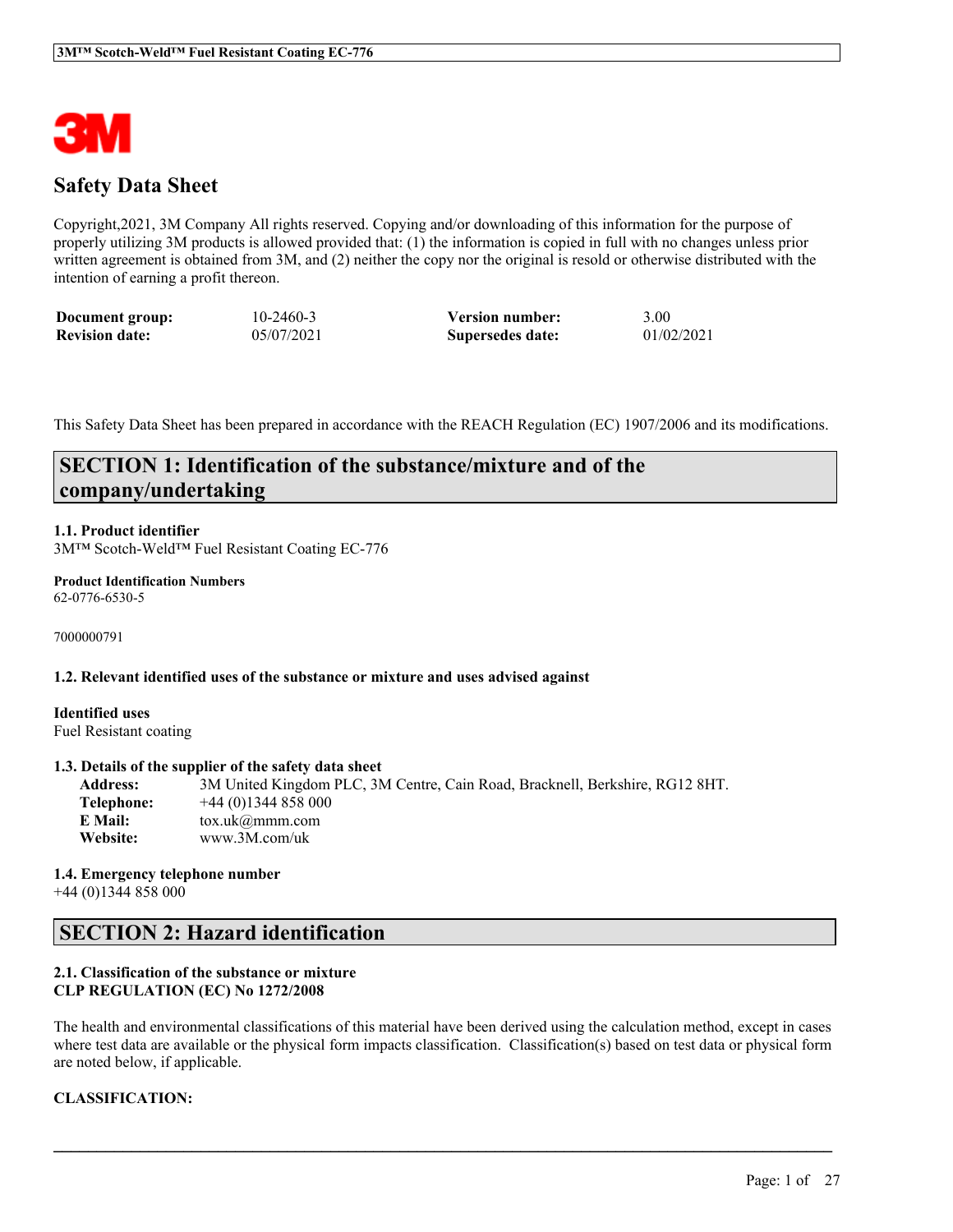Flammable Liquid, Category 2 - Flam. Liq. 2; H225 Acute Toxicity, Category 4 - Acute Tox. 4; H332 Skin Corrosion/Irritation, Category 1B - Skin Corr. 1B; H314 Serious Eye Damage/Eye Irritation, Category 1 - Eye Dam. 1; H318 Germ Cell Mutagenicity, Category 2 - Muta. 2; H341 Specific Target Organ Toxicity-Single Exposure, Category 3 - STOT SE 3; H335 Hazardous to the Aquatic Environment (Chronic), Category 3 - Aquatic Chronic 3; H412

For full text of H phrases, see Section 16.

# **2.2. Label elements CLP REGULATION (EC) No 1272/2008**

# **SIGNAL WORD**

DANGER.

# **Symbols**

GHS02 (Flame) |GHS05 (Corrosion) |GHS07 (Exclamation mark) |GHS08 (Health Hazard) |

# **Pictograms**



# **Ingredients:**

| Ingredient           | CAS Nbr        | EC No.          | $\%$ by Wt     |
|----------------------|----------------|-----------------|----------------|
| 4-methylpentan-2-one | $108 - 10 - 1$ | 203-550-1       | - 70<br>$40 -$ |
| phenol               | $108 - 95 - 2$ | $203 - 632 - 7$ | $1 - 5$        |
| methanol             | $67-56-1$      | 200-659-6       |                |

## **HAZARD STATEMENTS:**

| H <sub>225</sub> | Highly flammable liquid and vapour.                |
|------------------|----------------------------------------------------|
| H332             | Harmful if inhaled.                                |
| H314             | Causes severe skin burns and eye damage.           |
| H <sub>341</sub> | Suspected of causing genetic defects.              |
| H335             | May cause respiratory irritation.                  |
| H412             | Harmful to aquatic life with long lasting effects. |

## **PRECAUTIONARY STATEMENTS**

| <b>Prevention:</b><br>P <sub>2</sub> 10<br><b>P260E</b><br>P <sub>280</sub> J | Keep away from heat, hot surfaces, sparks, open flames and other ignition sources. No smoking.<br>Do not breathe vapour or spray.<br>Wear protective gloves, protective clothing, respiratory protection, and eye/face protection. |
|-------------------------------------------------------------------------------|------------------------------------------------------------------------------------------------------------------------------------------------------------------------------------------------------------------------------------|
| <b>Response:</b>                                                              |                                                                                                                                                                                                                                    |
| $P303 + P361 + P353$                                                          | IF ON SKIN (or hair): Take off immediately all contaminated clothing. Rinse skin with water or<br>shower.                                                                                                                          |
| $P305 + P351 + P338$                                                          | IF IN EYES: Rinse cautiously with water for several minutes. Remove contact lenses, if<br>present and easy to do. Continue rinsing.                                                                                                |
| P310                                                                          | Immediately call a POISON CENTRE or doctor/physician.                                                                                                                                                                              |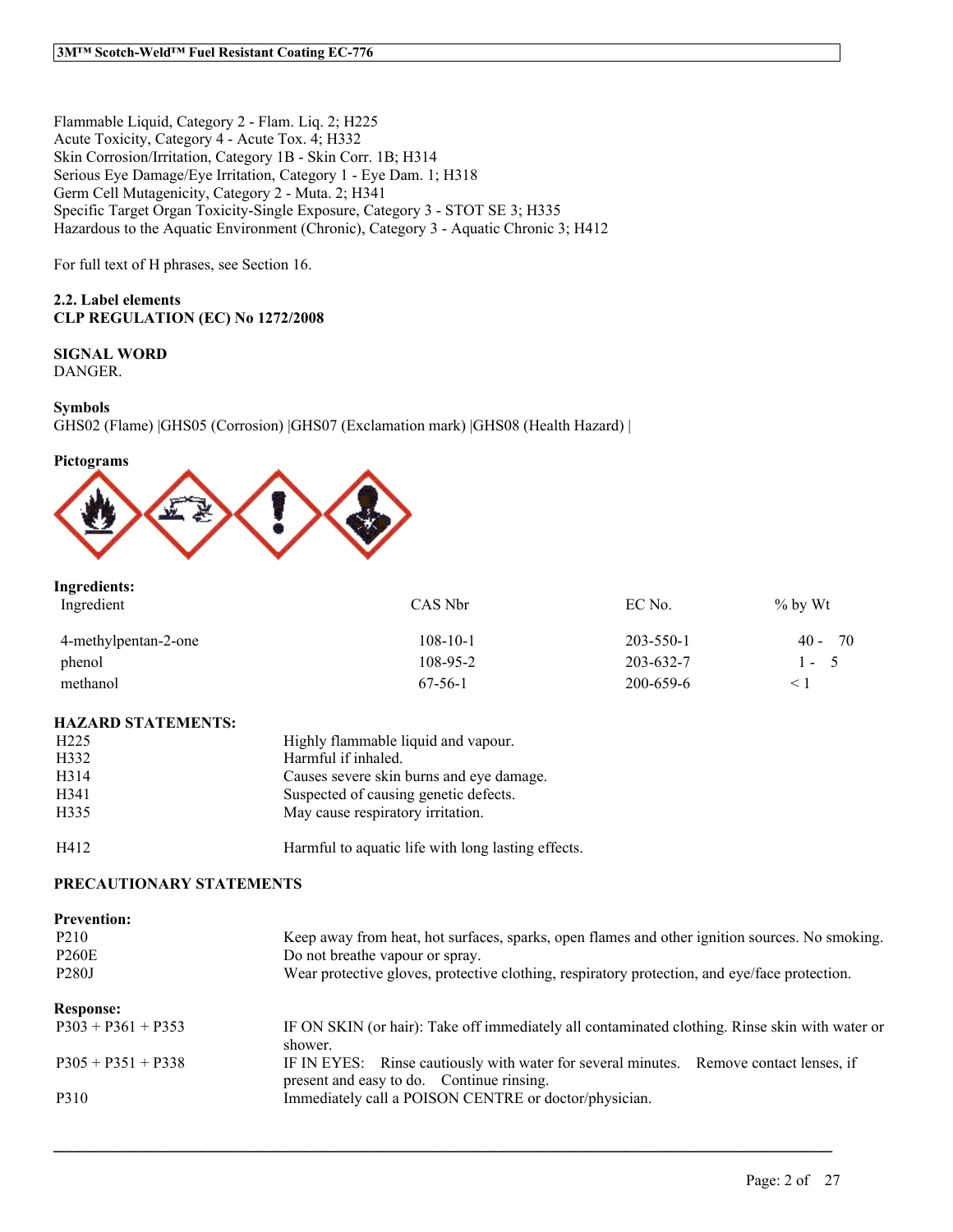Contains 12% of components with unknown hazards to the aquatic environment.

# **2.3. Other hazards**

None known.

# **SECTION 3: Composition/information on ingredients**

# **3.1. Substances**

Not applicable

# **3.2. Mixtures**

| Ingredient                         | Identifier(s)                                                                 | $\overline{\frac{0}{0}}$ | <b>Classification according to Regulation</b><br>(EC) No. 1272/2008 [CLP]                                                                                   |
|------------------------------------|-------------------------------------------------------------------------------|--------------------------|-------------------------------------------------------------------------------------------------------------------------------------------------------------|
| 4-methylpentan-2-one               | (CAS-No.) 108-10-1<br>(EC-No.) 203-550-1<br>(REACH-No.) 01-<br>2119473980-30  | $40 -$<br>70             | Flam. Liq. 2, H225<br>Acute Tox. 4, H332<br>Eye Irrit. 2, H319<br>STOT SE 3, H335<br><b>EUH066</b>                                                          |
| Cresol-formaldehyde-phenol polymer | (CAS-No.) 9039-25-2                                                           | $7 - 13$                 | Substance not classified as hazardous                                                                                                                       |
| Acrylonitrile - butadiene polymer  | $(CAS-N0.)$ 9003-18-3                                                         | 13<br>$7 -$              | Substance not classified as hazardous                                                                                                                       |
| butanone                           | (CAS-No.) 78-93-3<br>(EC-No.) 201-159-0<br>(REACH-No.) 01-<br>2119457290-43   | $5 -$<br>10              | Flam. Liq. 2, H225<br>Eye Irrit. 2, H319<br>STOT SE 3, H336<br><b>EUH066</b>                                                                                |
| ethanol                            | $(CAS-No.) 64-17-5$<br>(EC-No.) 200-578-6<br>(REACH-No.) 01-<br>2119457610-43 | $5 -$<br>10              | Flam. Liq. 2, H225<br>Eye Irrit. 2, H319                                                                                                                    |
| phenol                             | (CAS-No.) 108-95-2<br>(EC-No.) 203-632-7<br>(REACH-No.) 01-<br>2119471329-32  | $1 - \overline{5}$       | Acute Tox. 3, H331<br>Acute Tox. 3, H311<br>Acute Tox. 3, H301<br>Skin Corr. 1B, H314<br>Muta. 2, H341<br><b>STOT RE 2, H373</b><br>Aquatic Chronic 2, H411 |
| methanol                           | $(CAS-No.) 67-56-1$<br>(EC-No.) 200-659-6                                     | $\leq 1$                 | Flam. Liq. 2, H225<br>Acute Tox. 3, H331<br>Acute Tox. 3, H311<br>Acute Tox. 3, H301<br>STOT SE 1, H370                                                     |
| cyclohexane                        | (CAS-No.) 110-82-7<br>(EC-No.) 203-806-2                                      | $\leq 0.99$              | Flam. Liq. 2, H225<br>Asp. Tox. 1, H304<br>Skin Irrit. 2, H315<br><b>STOT SE 3, H336</b><br>Aquatic Acute 1, H400, M=1<br>Aquatic Chronic 1, H410, M=1      |
| toluene                            | (CAS-No.) 108-88-3<br>(EC-No.) 203-625-9                                      | $\leq 0.99$              | Flam. Liq. 2, H225<br>Asp. Tox. 1, H304<br>Skin Irrit. 2, H315                                                                                              |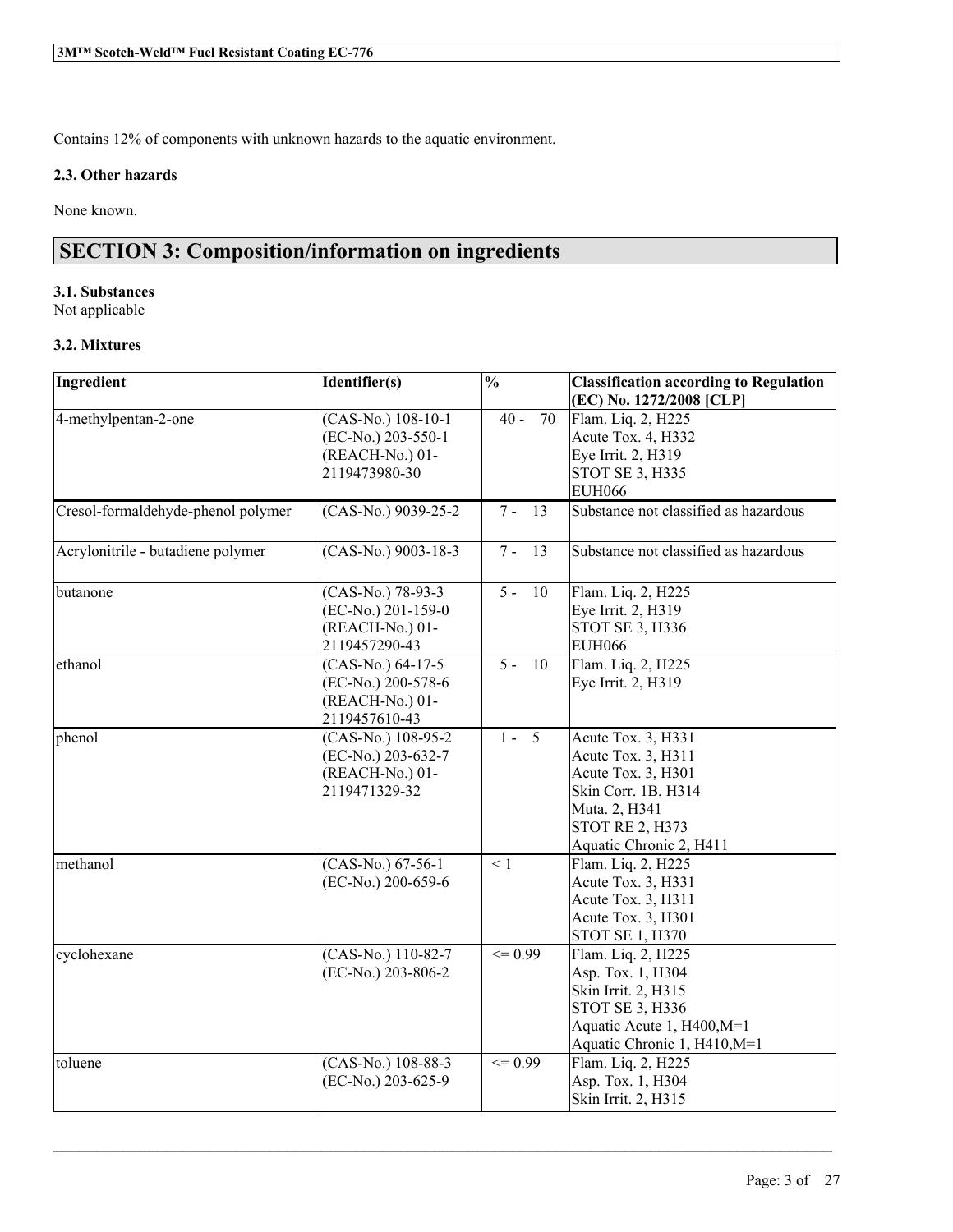| [Repr. 2, H361d]<br>STOTSE 3, H336        |
|-------------------------------------------|
| STOTRE 2, H373<br>Aquatic Chronic 3, H412 |

Please see section 16 for the full text of any H statements referred to in this section

# **Specific Concentration Limits**

| Ingredient | Identifier(s)                                                                 | <b>Specific Concentration Limits</b>                                                                                       |
|------------|-------------------------------------------------------------------------------|----------------------------------------------------------------------------------------------------------------------------|
| ethanol    | $(CAS-N0.) 64-17-5$<br>(EC-No.) 200-578-6<br>(REACH-No.) 01-<br>2119457610-43 | $(C \ge 50\%)$ Eye Irrit. 2, H319                                                                                          |
| methanol   | $(CAS-N0)$ 67-56-1<br>$(EC-No.) 200-659-6$                                    | $(C \ge 10\%)$ STOT SE 1, H370<br>$(3\% = < C < 10\%)$ STOT SE 2, H371                                                     |
| phenol     | $(CAS-N0)$ 108-95-2<br>(EC-No.) 203-632-7<br>(REACH-No.) 01-<br>2119471329-32 | $(C \ge 3\%)$ Skin Corr. 1B, H314<br>$(1\% = < C < 3\%)$ Skin Irrit. 2, H315<br>$(1\%=<\mathrm{C}<3\%)$ Eye Irrit. 2, H319 |

For information on ingredient occupational exposure limits or PBT or vPvB status, see sections 8 and 12 of this SDS

# **SECTION 4: First aid measures**

## **4.1. Description of first aid measures**

## **Inhalation**

Remove person to fresh air. If you feel unwell, get medical attention.

## **Skin contact**

Immediately flush with large amounts of water for at least 15 minutes. Remove contaminated clothing. Get immediate medical attention. Wash clothing before reuse.

## **Eye contact**

Immediately flush with large amounts of water for at least 15 minutes. Remove contact lenses if easy to do. Continue rinsing. Immediately get medical attention.

# **If swallowed**

Rinse mouth. Do not induce vomiting. Get immediate medical attention.

## **4.2. Most important symptoms and effects, both acute and delayed**

The most important symptoms and effects based on the CLP classification include:

Irritating to the respiratory tract (coughing, sneezing, nasal discharge, headache, hoarseness, and nose and throat pain). Harmful if inhaled. Skin burns (localized redness, swelling, itching, intense pain, blistering, and tissue destruction). Serious damage to the eyes (corneal cloudiness, severe pain, tearing, ulcerations, and significantly impaired or loss of vision).

 $\mathcal{L}_\mathcal{L} = \mathcal{L}_\mathcal{L} = \mathcal{L}_\mathcal{L} = \mathcal{L}_\mathcal{L} = \mathcal{L}_\mathcal{L} = \mathcal{L}_\mathcal{L} = \mathcal{L}_\mathcal{L} = \mathcal{L}_\mathcal{L} = \mathcal{L}_\mathcal{L} = \mathcal{L}_\mathcal{L} = \mathcal{L}_\mathcal{L} = \mathcal{L}_\mathcal{L} = \mathcal{L}_\mathcal{L} = \mathcal{L}_\mathcal{L} = \mathcal{L}_\mathcal{L} = \mathcal{L}_\mathcal{L} = \mathcal{L}_\mathcal{L}$ 

# **4.3. Indication of any immediate medical attention and special treatment required**

Not applicable

# **SECTION 5: Fire-fighting measures**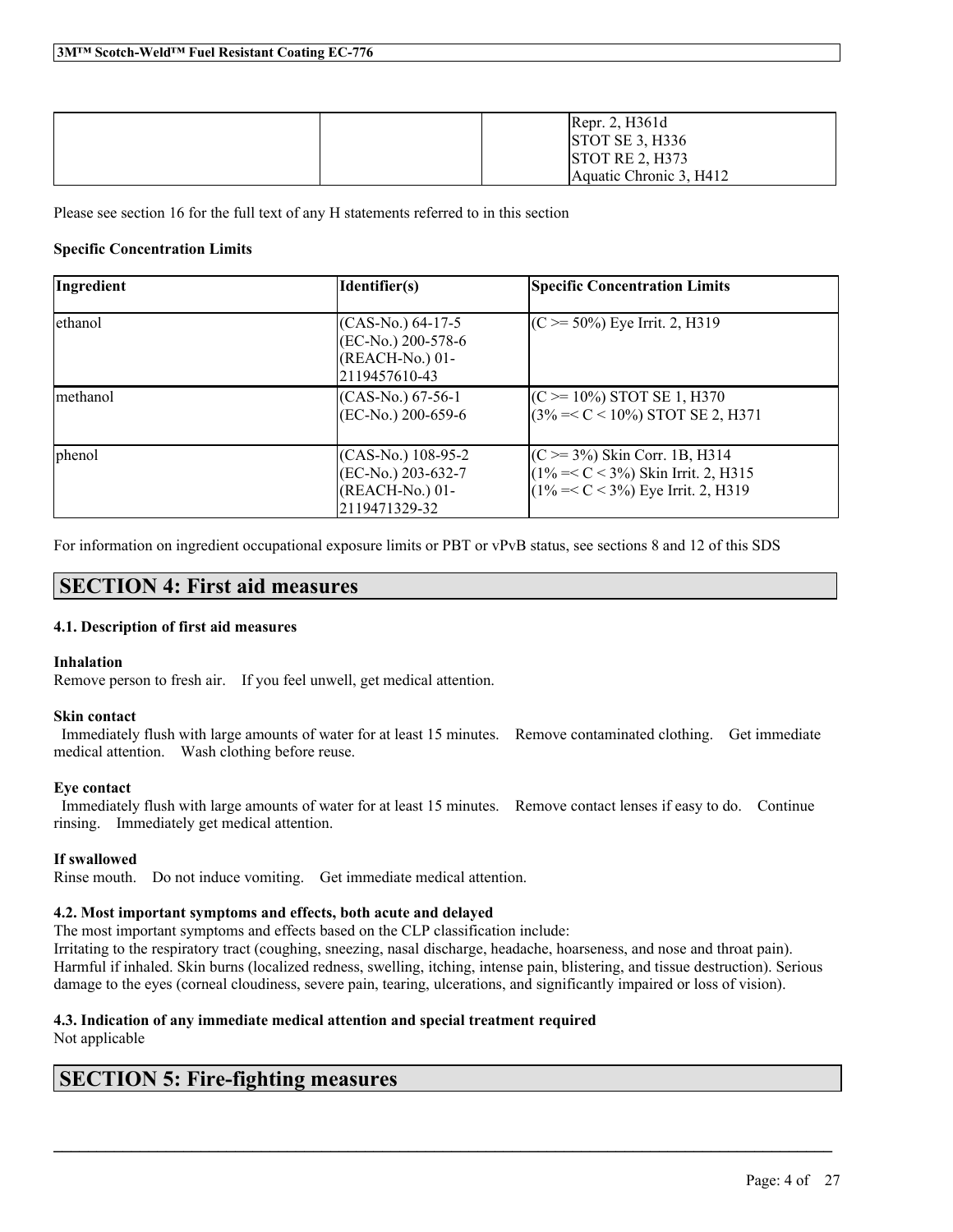# **5.1. Extinguishing media**

In case of fire: Use a fire fighting agent suitable for flammable liquids such as dry chemical or carbon dioxide to extinguish.

# **5.2. Special hazards arising from the substance or mixture**

Closed containers exposed to heat from fire may build pressure and explode.

# **Hazardous Decomposition or By-Products**

| <b>Substance</b> | Condition          |
|------------------|--------------------|
| Hydrocarbons.    | During combustion. |
| formaldehyde     | During combustion. |
| Carbon monoxide  | During combustion. |
| Carbon dioxide.  | During combustion. |

## **5.3. Advice for fire-fighters**

Water may not effectively extinguish fire; however, it should be used to keep fire-exposed containers and surfaces cool and prevent explosive rupture. Wear full protective clothing, including helmet, self-contained, positive pressure or pressure demand breathing apparatus, bunker coat and pants, bands around arms, waist and legs, face mask, and protective covering for exposed areas of the head.

# **SECTION 6: Accidental release measures**

# **6.1. Personal precautions, protective equipment and emergency procedures**

Evacuate area. Keep away from heat/sparks/open flames/hot surfaces. - No smoking. Use only non-sparking tools. Ventilate the area with fresh air. For large spill, or spills in confined spaces, provide mechanical ventilation to disperse or exhaust vapours, in accordance with good industrial hygiene practice. Warning! A motor could be an ignition source and could cause flammable gases or vapours in the spill area to burn or explode. Refer to other sections of this SDS for information regarding physical and health hazards, respiratory protection, ventilation, and personal protective equipment.

# **6.2. Environmental precautions**

Avoid release to the environment. For larger spills, cover drains and build dykes to prevent entry into sewer systems or bodies of water.

## **6.3. Methods and material for containment and cleaning up**

Contain spill. Cover spill area with a fire extinguishing foam that is resistant to polar solvents. Working from around the edges of the spill inward, cover with bentonite, vermiculite, or commercially available inorganic absorbent material. Mix in sufficient absorbent until it appears dry. Remember, adding an absorbent material does not remove a physical, health, or environmental hazard. Collect as much of the spilled material as possible using non-sparking tools. Place in a metal container approved for transportation by appropriate authorities. Clean up residue with detergent and water. Seal the container. Dispose of collected material as soon as possible.

# **6.4. Reference to other sections**

Refer to Section 8 and Section 13 for more information

# **SECTION 7: Handling and storage**

# **7.1. Precautions for safe handling**

For industrial/occupational use only. Not for consumer sale or use. Do not handle until all safety precautions have been read and understood. Keep away from heat/sparks/open flames/hot surfaces. - No smoking. Use only non-sparking tools. Take precautionary measures against static discharge. Do not breathe dust/fume/gas/mist/vapours/spray. Do not get in eyes, on skin, or on clothing. Do not eat, drink or smoke when using this product. Wash thoroughly after handling. Avoid release to the environment. Wash contaminated clothing before reuse. Avoid contact with oxidising agents (eg. chlorine, chromic acid etc.) Wear low static or properly grounded shoes. Use personal protective equipment (eg. gloves, respirators…) as required. To minimize the risk of ignition, determine applicable electrical classifications for the process using this product and select specific local exhaust ventilation equipment to avoid flammable vapour accumulation. Ground/bond container and receiving equipment if there is potential for static electricity accumulation during transfer.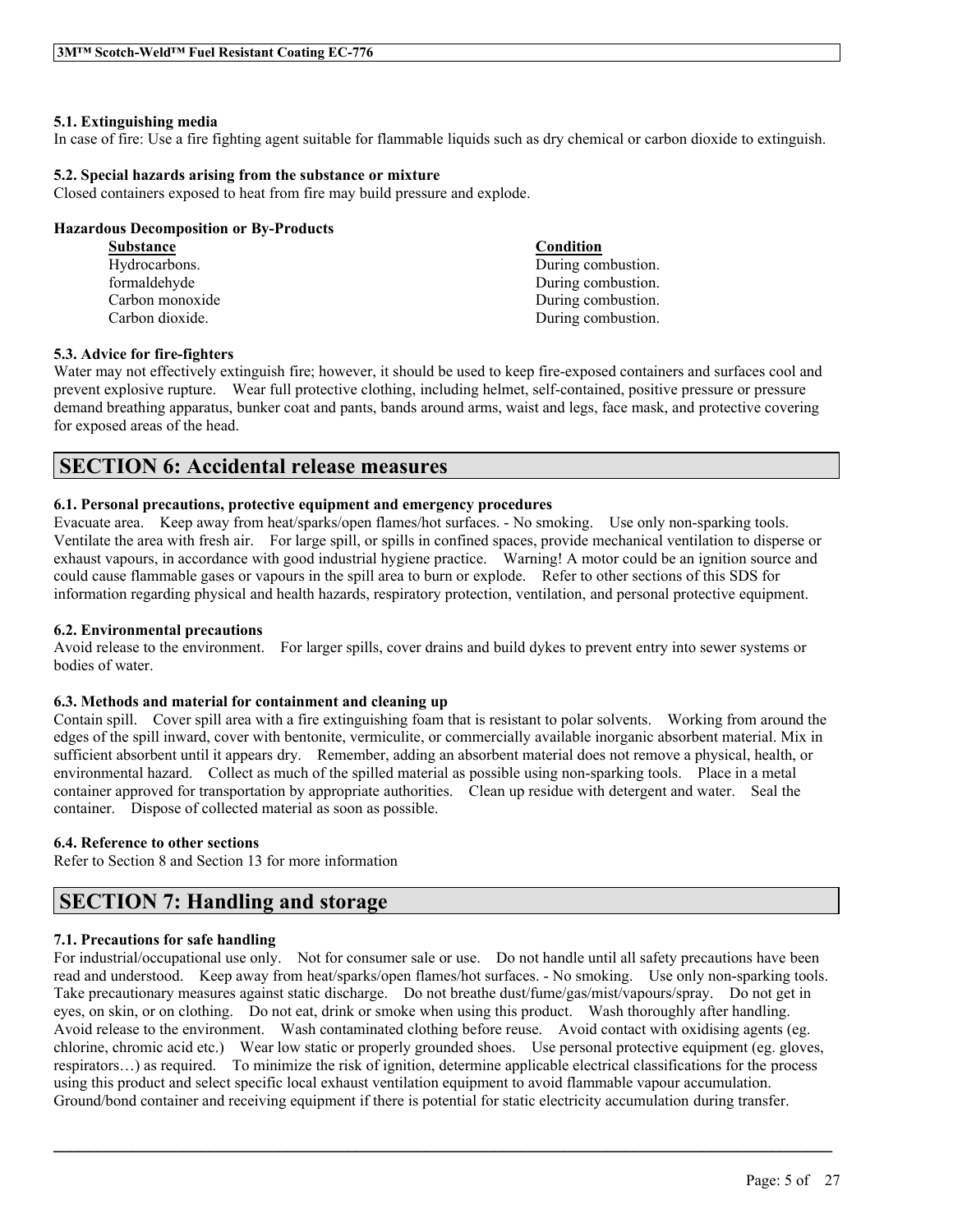# **7.2. Conditions for safe storage including any incompatibilities**

Store in a well-ventilated place. Keep cool. Keep container tightly closed. Store away from acids. Store away from oxidising agents.

# **7.3. Specific end use(s)**

See information in Section 7.1 and 7.2 for handling and storage recommendations. See Section 8 for exposure controls and personal protection recommendations.

# **SECTION 8: Exposure controls/personal protection**

# **8.1 Control parameters**

# **Occupational exposure limits**

If a component is disclosed in section 3 but does not appear in the table below, an occupational exposure limit is not available for the component.

| Ingredient           | <b>CAS Nbr</b> | Agency | Limit type                                                                           | <b>Additional comments</b> |
|----------------------|----------------|--------|--------------------------------------------------------------------------------------|----------------------------|
| 4-methylpentan-2-one | $108 - 10 - 1$ | UK HSC | TWA:208 mg/m3(50<br>ppm); $STEL:416$ mg/m $3(100$                                    | <b>SKIN</b>                |
| toluene              | 108-88-3       | UK HSC | ppm)<br>TWA: 191 mg/m <sup>3</sup> (50 ppm);<br>STEL: $384 \text{ mg/m}^3$ (100 ppm) | <b>SKIN</b>                |
| phenol               | 108-95-2       | UK HSC | TWA:7.8 mg/m3(2)<br>$ppm$ ); STEL:16 mg/m3(4 ppm)                                    | <b>SKIN</b>                |
| cyclohexane          | 110-82-7       | UK HSC | TWA:350 mg/m <sup>3</sup> (100)<br>ppm); $STEL:1050$ mg/m <sup>3</sup> (300<br>ppm)  |                            |
| ethanol              | $64 - 17 - 5$  | UK HSC | TWA:1920 mg/m <sup>3</sup> (1000 ppm)                                                |                            |
| methanol             | $67-56-1$      | UK HSC | TWA:266 mg/m3(200<br>ppm); $STEL:333$ mg/m $3(250)$<br>ppm)                          | <b>SKIN</b>                |
| butanone             | 78-93-3        | UK HSC | TWA: $600 \text{ mg/m}^3$ (200 ppm);<br>STEL: $899 \text{ mg/m}^3$ (300 ppm)         | <b>SKIN</b>                |

UK HSC : UK Health and Safety Commission TWA: Time-Weighted-Average STEL: Short Term Exposure Limit CEIL: Ceiling

## **Biological limit values**

| Ingredient        | <b>CAS</b><br>Nbr | Agency          | Determinant Biological | <b>Specimen</b> | Sampling<br>Time | Value               | <b>Additional</b><br>comments |
|-------------------|-------------------|-----------------|------------------------|-----------------|------------------|---------------------|-------------------------------|
| 4-methylpentan-2- |                   | 108-10- UK EH40 | 4-Methyl               | Urine           | EOS              | $20 \text{ umol/L}$ |                               |
| one               |                   | <b>BMGVs</b>    | pentan-2-one           |                 |                  |                     |                               |
| butanone          |                   | 78-93-3 UK EH40 | Butan-2-one            | Urine           | <b>EOS</b>       | $70 \text{ umol/L}$ |                               |
|                   |                   | <b>BMGVs</b>    |                        |                 |                  |                     |                               |

UK EH40 BMGVs : UK. EH40 Biological Monitoring Guidance Values (BMGVs) EOS: End of shift.

## **Derived no effect level (DNEL)**

| Ingredient | Degradation | <b>Population</b> | Human exposure                                               | <b>DNEL</b>          |
|------------|-------------|-------------------|--------------------------------------------------------------|----------------------|
|            | Product     |                   | <b>pattern</b>                                               |                      |
| butanone   |             | Worker            | Dermal, Long-term<br>exposure (8 hours),<br>Systemic effects | $1,161$ mg/kg bw/d   |
| butanone   |             | Worker            | Inhalation, Long-term                                        | $600 \text{ mg/m}^3$ |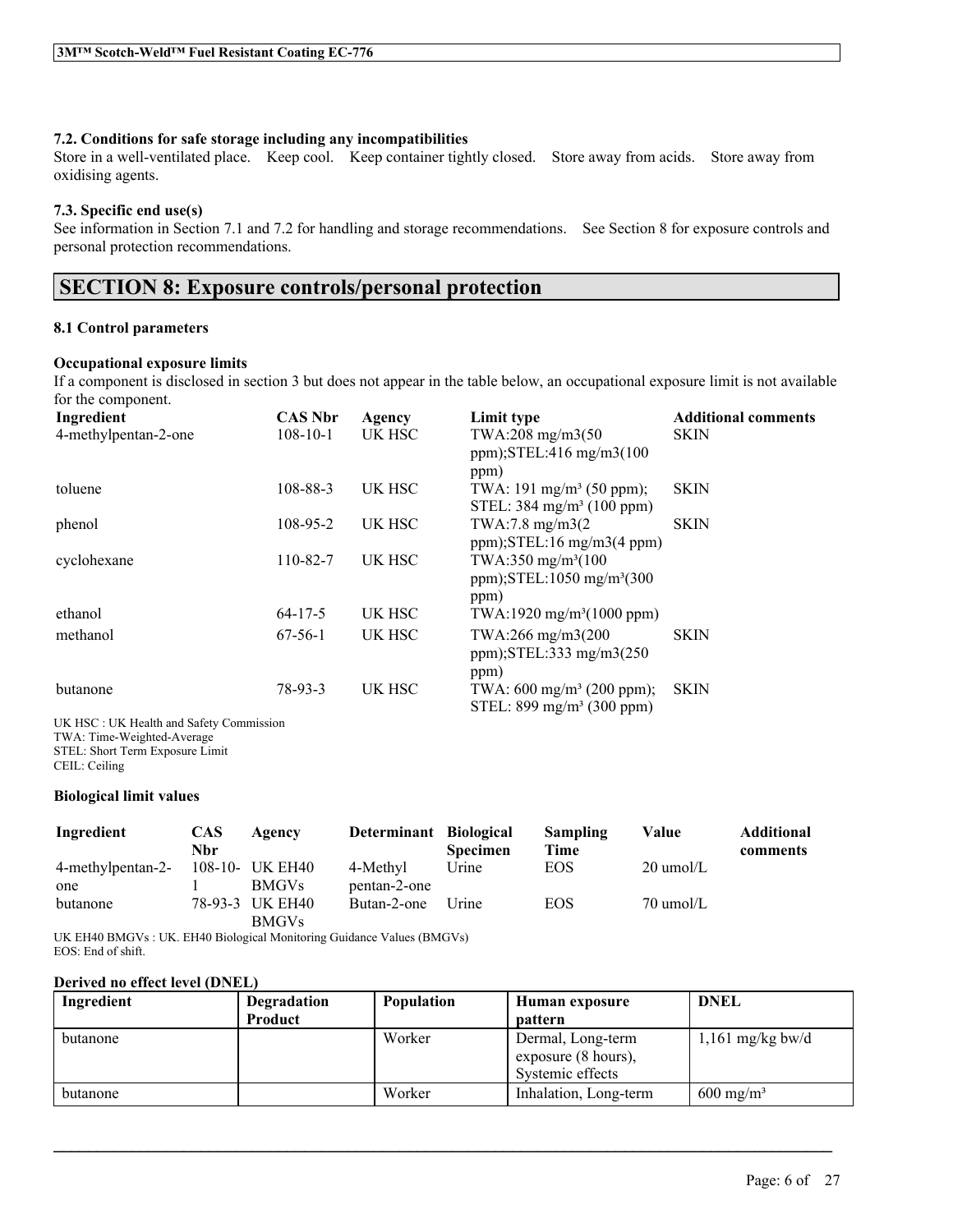|         |        | exposure (8 hours),<br>Systemic effects                          |                       |
|---------|--------|------------------------------------------------------------------|-----------------------|
| ethanol | Worker | Dermal, Long-term<br>exposure (8 hours),<br>Systemic effects     | 343 mg/kg bw/d        |
| ethanol | Worker | Inhalation, Long-term<br>exposure (8 hours),<br>Systemic effects | 950 mg/m <sup>3</sup> |

# **Predicted no effect concentrations (PNEC)**

| Ingredient | Degradation<br>Product | Compartment                                             | <b>PNEC</b>       |
|------------|------------------------|---------------------------------------------------------|-------------------|
| butanone   |                        | Agricultural soil                                       | 22.5 mg/kg d.w.   |
| butanone   |                        | Freshwater                                              | 55.8 mg/l         |
| butanone   |                        | Freshwater sediments                                    | 284.7 mg/kg d.w.  |
| butanone   |                        | Intermittent releases to water                          | 55.8 mg/l         |
| butanone   |                        | Marine water                                            | 55.8 mg/l         |
| butanone   |                        | Marine water sediments                                  | 284.7 mg/kg d.w.  |
| butanone   |                        | Sewage Treatment Plant                                  | $709$ mg/l        |
| ethanol    |                        | Agricultural soil                                       | $0.63$ mg/kg d.w. |
| ethanol    |                        | Concentration in marine fish for<br>secondary poisoning | 380 mg/kg w.w.    |
| ethanol    |                        | Freshwater                                              | $0.96$ mg/l       |
| ethanol    |                        | Freshwater sediments                                    | $3.6$ mg/kg d.w.  |
| ethanol    |                        | Intermittent releases to water                          | $2.75$ mg/l       |
| ethanol    |                        | Marine water                                            | $0.79$ mg/l       |
| ethanol    |                        | Marine water sediments                                  | 2.9 mg/kg d.w.    |
| ethanol    |                        | Sewage Treatment Plant                                  | 580 mg/l          |

**Recommended monitoring procedures:**Information on recommended monitoring procedures can be obtained from UK **HSC** 

# **8.2. Exposure controls**

In addition, refer to the annex for more information.

# **8.2.1. Engineering controls**

Use general dilution ventilation and/or local exhaust ventilation to control airborne exposures to below relevant Exposure Limits and/or control dust/fume/gas/mist/vapours/spray. If ventilation is not adequate, use respiratory protection equipment. Use explosion-proof ventilation equipment.

# **8.2.2. Personal protective equipment (PPE)**

# **Eye/face protection**

Select and use eye/face protection to prevent contact based on the results of an exposure assessment. The following eye/face protection(s) are recommended: Full face shield. Indirect vented goggles.

 $\mathcal{L}_\mathcal{L} = \mathcal{L}_\mathcal{L} = \mathcal{L}_\mathcal{L} = \mathcal{L}_\mathcal{L} = \mathcal{L}_\mathcal{L} = \mathcal{L}_\mathcal{L} = \mathcal{L}_\mathcal{L} = \mathcal{L}_\mathcal{L} = \mathcal{L}_\mathcal{L} = \mathcal{L}_\mathcal{L} = \mathcal{L}_\mathcal{L} = \mathcal{L}_\mathcal{L} = \mathcal{L}_\mathcal{L} = \mathcal{L}_\mathcal{L} = \mathcal{L}_\mathcal{L} = \mathcal{L}_\mathcal{L} = \mathcal{L}_\mathcal{L}$ 

*Applicable Norms/Standards* Use eye/face protection conforming to EN 166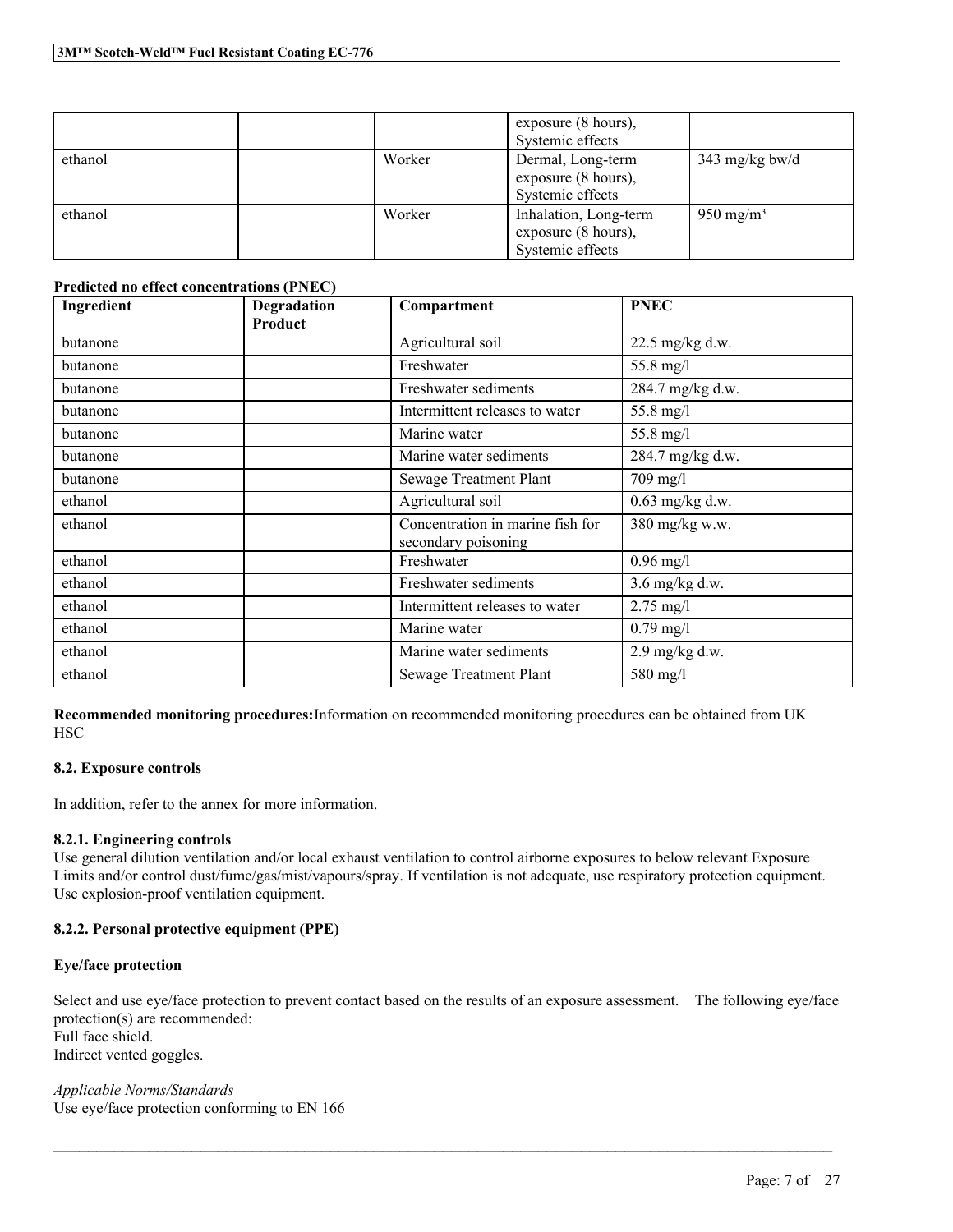# **Skin/hand protection**

Select and use gloves and/or protective clothing approved to relevant local standards to prevent skin contact based on the results of an exposure assessment. Selection should be based on use factors such as exposure levels, concentration of the substance or mixture, frequency and duration, physical challenges such as temperature extremes, and other use conditions. Consult with your glove and/or protective clothing manufacturer for selection of appropriate compatible gloves/protective clothing. Note: Nitrile gloves may be worn over polymer laminate gloves to improve dexterity. Gloves made from the following material(s) are recommended:

**Material Thickness (mm) Breakthrough Time** Polymer laminate No data available No data available

*Applicable Norms/Standards* Use gloves tested to EN 374

If this product is used in a manner that presents a higher potential for exposure (eg. spraying, high splash potential etc.), then use of protective coveralls may be necessary. Select and use body protection to prevent contact based on the results of an exposure assessment. The following protective clothing material(s) are recommended: Apron - polymer laminate

# **Respiratory protection**

An exposure assessment may be needed to decide if a respirator is required. If a respirator is needed, use respirators as part of a full respiratory protection program. Based on the results of the exposure assessment, select from the following respirator type(s) to reduce inhalation exposure:

 $\mathcal{L}_\mathcal{L} = \mathcal{L}_\mathcal{L} = \mathcal{L}_\mathcal{L} = \mathcal{L}_\mathcal{L} = \mathcal{L}_\mathcal{L} = \mathcal{L}_\mathcal{L} = \mathcal{L}_\mathcal{L} = \mathcal{L}_\mathcal{L} = \mathcal{L}_\mathcal{L} = \mathcal{L}_\mathcal{L} = \mathcal{L}_\mathcal{L} = \mathcal{L}_\mathcal{L} = \mathcal{L}_\mathcal{L} = \mathcal{L}_\mathcal{L} = \mathcal{L}_\mathcal{L} = \mathcal{L}_\mathcal{L} = \mathcal{L}_\mathcal{L}$ 

Half facepiece or full facepiece air-purifying respirator suitable for organic vapours and particulates

Half facepiece or full facepiece supplied-air respirator

Organic vapour respirators may have short service life.

For questions about suitability for a specific application, consult with your respirator manufacturer.

## *Applicable Norms/Standards*

Use a respirator conforming to EN 140 or EN 136 Use a respirator conforming to EN 140 or EN 136: filter types A & P

# **8.2.3. Environmental exposure controls**

Refer to Annex

# **SECTION 9: Physical and chemical properties**

# **9.1. Information on basic physical and chemical properties**

| <b>Physical state</b>              | Liquid.                      |
|------------------------------------|------------------------------|
| Colour                             | Yellow                       |
| Odor                               | Solvent                      |
| <b>Odour threshold</b>             | No data a                    |
| Melting point/freezing point       | No data a                    |
| <b>Boiling point/boiling range</b> | 79.4 °C $\left[$ ( $\right]$ |
| <b>Flammability (solid, gas)</b>   | Not applie                   |
| <b>Flammable Limits(LEL)</b>       | $1.8\%$ vol                  |
| <b>Flammable Limits(UEL)</b>       | $11.5\%$ vo                  |
| <b>Flash point</b>                 | 10 °C $\lceil$ ( <i>a</i> )  |
| <b>Autoignition temperature</b>    | 448.9 °C [                   |
| <b>Decomposition temperature</b>   | No data a                    |
| рH                                 |                              |
| <b>Kinematic Viscosity</b>         | 1,557.285                    |
| <b>Water solubility</b>            | Moderate                     |

**Odour threshold** *No data available.* **Melting point/freezing point** *No data available.* **Boiling point/boiling range** 79.4 ºC [@ 101,325 Pa ] [*Test Method:*Estimated] Not applicable. **Flammable Limits(LEL)** 1.8 % volume [@ 20 ºC ] [*Test Method:*Estimated] **Figure** 11.5 % volume  $\lceil \omega \rceil$  20 °C ] [*Test Method:* Estimated] **Flash point** 10 ºC [@ 101,325 Pa ] [*Test Method:*Closed Cup] **448.9 °C** [*Test Method:*Estimated] **Decomposition temperature** *No data available.*

**Kinematic Viscosity** 1,557.28587319244 mm²/sec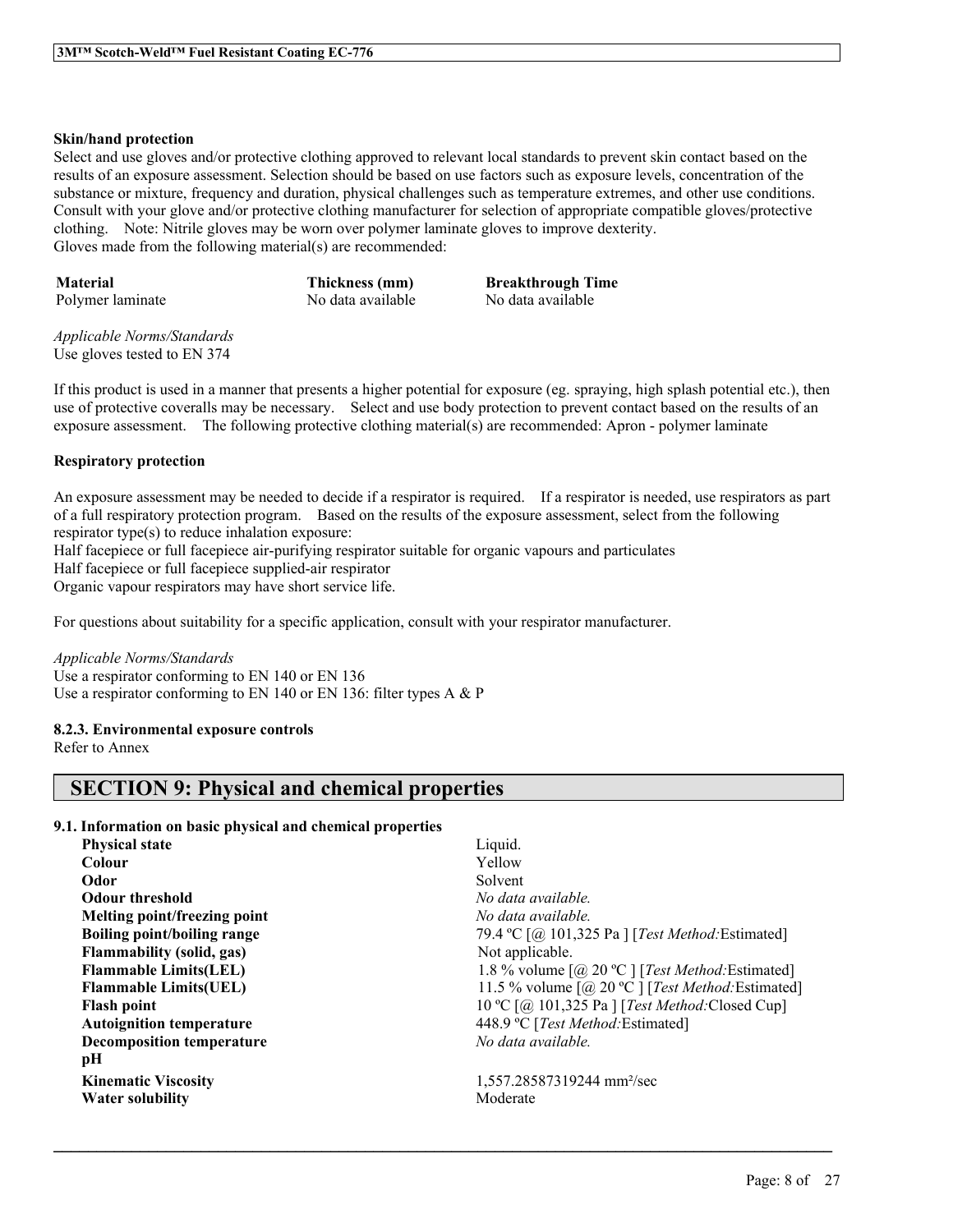**Solubility- non-water** *No data available.* **Partition coefficient: n-octanol/water** *No data available.* **Density** 0.899 g/ml  $\lceil (\partial \rho \cdot 20 \, \degree \text{C} \rceil \rceil)$ **Relative density** 0.899 [*Ref Std:*WATER=1] **Relative Vapor Density** 2.5 [*Ref Std:*AIR=1]

**9.2. Other information**

**9.2.2 Other safety characteristics EU Volatile Organic Compounds** *No data available.* **Evaporation rate** 2.7 [*Ref Std:*ETHER=1] **Molecular weight** *No data available.* **Percent volatile**  $\leq$   $\leq$  77 %

**Vapour pressure** 10,665.8 Pa [@ 20 °C ] [*Test Method:* Estimated]

# **SECTION 10: Stability and reactivity**

# **10.1 Reactivity**

This material is considered to be non reactive under normal use conditions

# **10.2 Chemical stability**

Stable.

# **10.3 Possibility of hazardous reactions**

Hazardous polymerisation will not occur.

**10.4 Conditions to avoid**

Sparks and/or flames.

**10.5 Incompatible materials** Strong acids.

Strong oxidising agents.

# **10.6 Hazardous decomposition products**

**Substance Condition**

None known.

Refer to section 5.2 for hazardous decomposition products during combustion.

# **SECTION 11: Toxicological information**

The information below may not agree with the EU material classification in Section 2 and/or the ingredient classifications in Section 3 if specific ingredient classifications are mandated by a competent authority. In addition, statements and data presented in Section 11 are based on UN GHS calculation rules and classifications derived from **internal hazard assessments.**

**11.1. Information on hazard classes as defined in Regulation (EC) No 1272/2008**

**Signs and Symptoms of Exposure**

Based on test data and/or information on the components, this material may produce the following health effects:

 $\mathcal{L}_\mathcal{L} = \mathcal{L}_\mathcal{L} = \mathcal{L}_\mathcal{L} = \mathcal{L}_\mathcal{L} = \mathcal{L}_\mathcal{L} = \mathcal{L}_\mathcal{L} = \mathcal{L}_\mathcal{L} = \mathcal{L}_\mathcal{L} = \mathcal{L}_\mathcal{L} = \mathcal{L}_\mathcal{L} = \mathcal{L}_\mathcal{L} = \mathcal{L}_\mathcal{L} = \mathcal{L}_\mathcal{L} = \mathcal{L}_\mathcal{L} = \mathcal{L}_\mathcal{L} = \mathcal{L}_\mathcal{L} = \mathcal{L}_\mathcal{L}$ 

**Inhalation**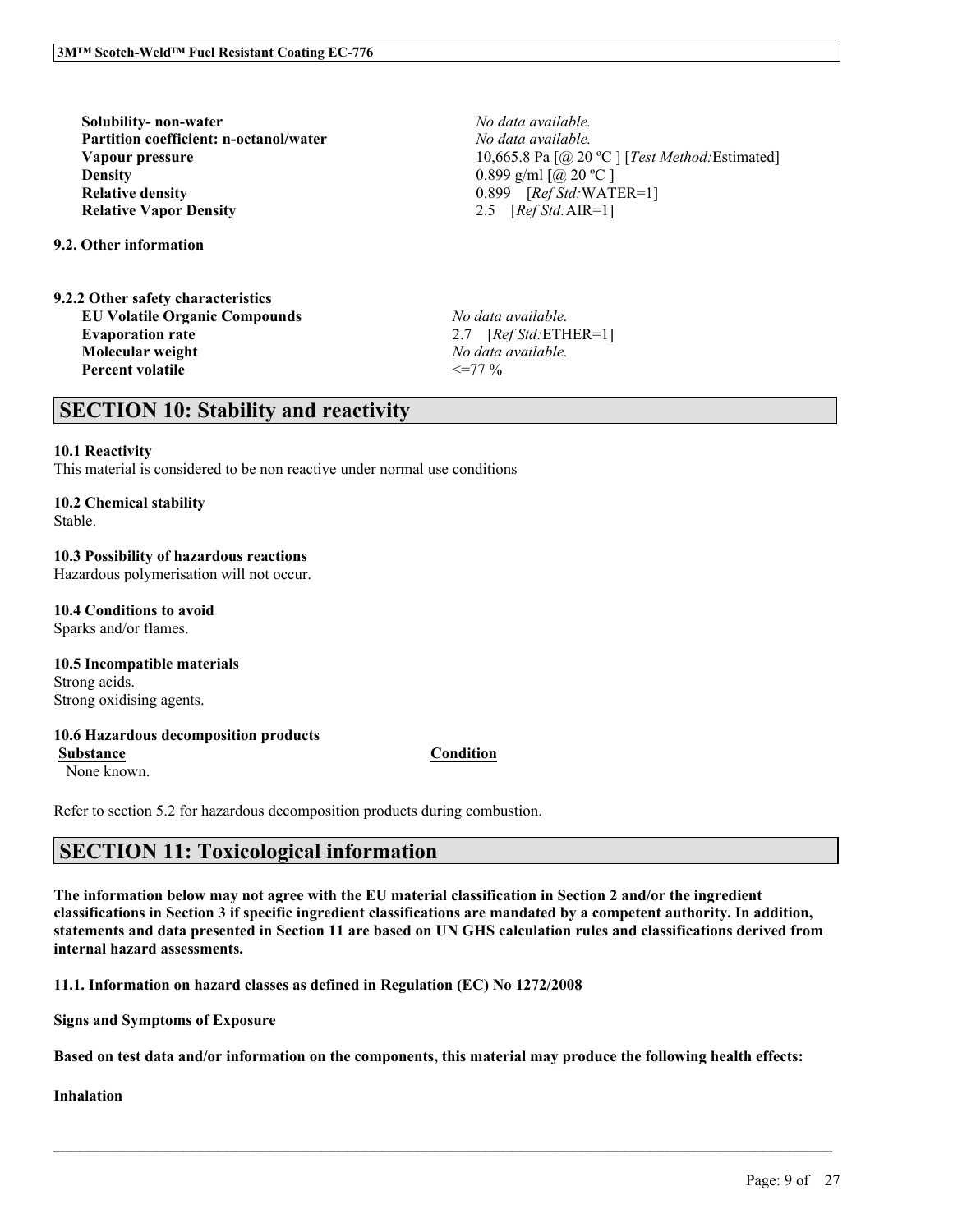Harmful if inhaled. Respiratory tract irritation: Signs/symptoms may include cough, sneezing, nasal discharge, headache, hoarseness, and nose and throat pain. May cause additional health effects (see below).

# **Skin contact**

Corrosive (skin burns): Signs/symptoms may include localised redness, swelling, itching, intense pain, blistering, ulceration, and tissue destruction. May cause additional health effects (see below).

# **Eye contact**

Corrosive (eye burns): Signs/symptoms may include cloudy appearance of the cornea, chemical burns, severe pain, tearing, ulcerations, significantly impaired vision or complete loss of vision.

# **Ingestion**

May be harmful if swallowed.

Gastrointestinal corrosion: Signs/symptoms may include severe mouth, throat and abdominal pain, nausea, vomiting, and diarrhea; blood in the faeces and/or vomitus may also be seen. May cause additional health effects (see below).

# **Additional Health Effects:**

# **Single exposure may cause target organ effects:**

Cardiac effects: Signs/symptoms may include irregular heartbeat (arrhythmia), changes in heart rate, damage to heart muscle, heart attack, and may be fatal. Hematopoietic effects: Signs/symptoms may include generalised weakness, fatigue and alterations in numbers of circulating blood cells. Central nervous system (CNS) depression: Signs/symptoms may include headache, dizziness, drowsiness, incoordination, nausea, slowed reaction time, slurred speech, giddiness, and unconsciousness. Neurological effects: Signs/symptoms may include personality changes, lack of coordination, sensory loss, tingling or numbness of the extremities, weakness, tremors, and changes in blood pressure and heart rate. Respiratory effects: Signs/symptoms may include cough, shortness of breath, chest tightness, wheezing, increased heart rate, bluish coloured skin (cyanosis), sputum production, changes in lung function tests, and respiratory failure. Kidney/Bladder effects: Signs/symptoms may include changes in urine production, abdominal or lower back pain, increased protein in urine, increased blood urea nitrogen (BUN), blood in urine, and painful urination.

# **Prolonged or repeated exposure may cause target organ effects:**

Liver effects: Signs/symptoms may include loss of appetite, weight loss, fatigue, weakness, abdominal tenderness and jaundice.

# **Reproductive/Developmental Toxicity:**

Contains a chemical or chemicals which can cause birth defects or other reproductive harm.

# **Carcinogenicity:**

Contains a chemical or chemicals which can cause cancer.

## **Additional information:**

This product contains ethanol. Alcoholic beverages and ethanol in alcoholic beverages have been classified by the International Agency for Research on Cancer as carcinogenic to humans. There are also data associating human consumption of alcoholic beverages with developmental toxicity and liver toxicity. Exposure to ethanol during the foreseeable use of this product is not expected to cause cancer, developmental toxicity, or liver toxicity.

## **Toxicological Data**

If a component is disclosed in section 3 but does not appear in a table below, either no data are available for that endpoint or the data are not sufficient for classification.

# **Acute Toxicity**

| Name            | Route                    | <b>Species</b> | Value                                             |
|-----------------|--------------------------|----------------|---------------------------------------------------|
| Overall product | Dermal                   |                | No data available; calculated $ATE > 5,000$ mg/kg |
| Overall product | Inhalation-<br>Vapour(4) |                | No data available; calculated ATE10 - 20 mg/l     |
|                 | hr                       |                |                                                   |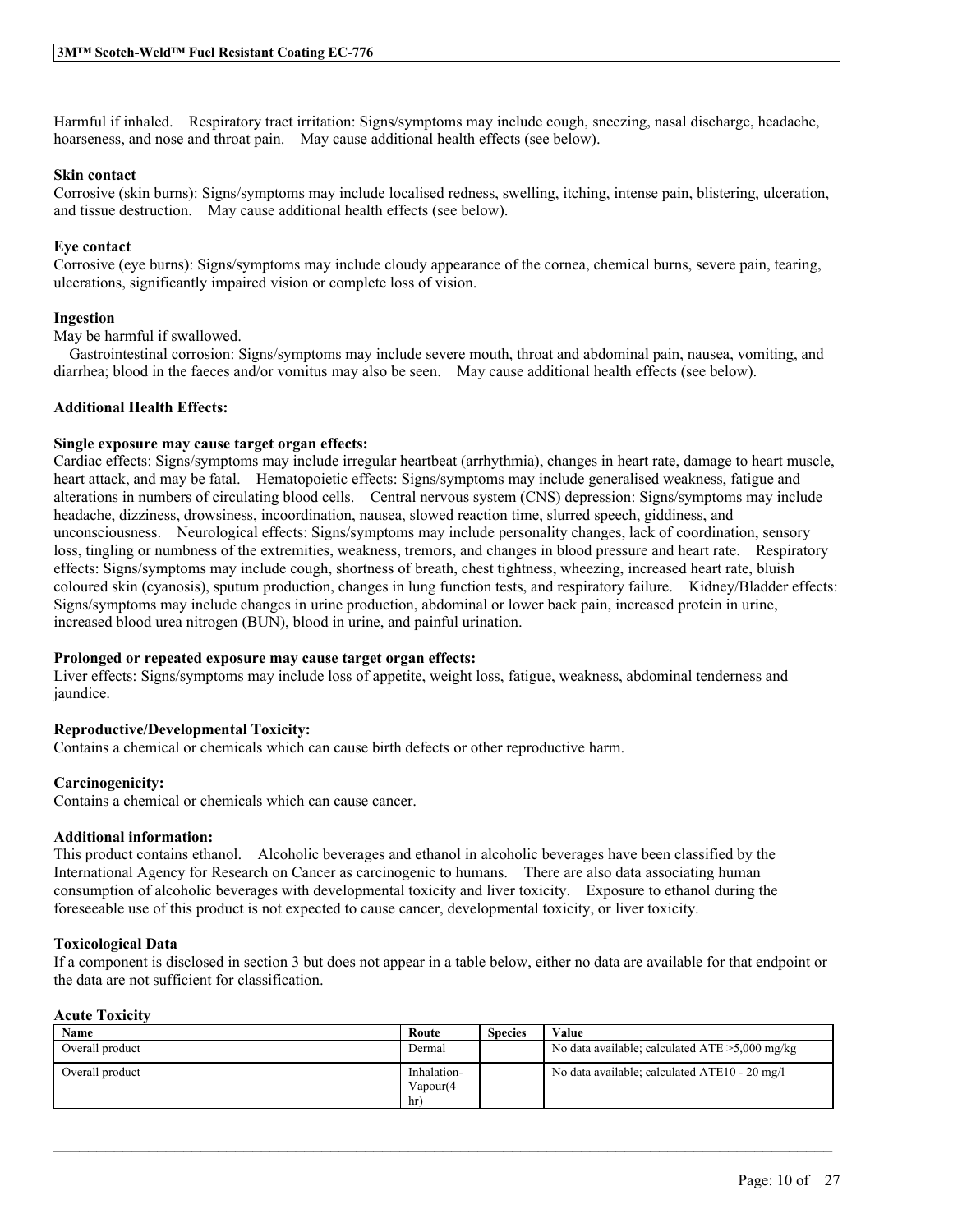| Overall product                    | Ingestion                |        | No data available; calculated ATE2,000 - 5,000 mg/kg |
|------------------------------------|--------------------------|--------|------------------------------------------------------|
| 4-methylpentan-2-one               | Dermal                   | Rabbit | $LD50 > 16,000$ mg/kg                                |
| 4-methylpentan-2-one               | Inhalation-              | Rat    | LC50 $>8.2, 16.4$ mg/l                               |
|                                    | Vapour (4<br>hours)      |        |                                                      |
| 4-methylpentan-2-one               | Ingestion                | Rat    | LD50 3,038 mg/kg                                     |
| Cresol-formaldehyde-phenol polymer | Dermal                   |        | LD50 estimated to be $>$ 5,000 mg/kg                 |
| Cresol-formaldehyde-phenol polymer | Inhalation-<br>Dust/Mist |        | LC50 estimated to be $> 12.5$ mg/l                   |
| Cresol-formaldehyde-phenol polymer | Ingestion                |        | LD50 estimated to be $> 5,000$ mg/kg                 |
| Acrylonitrile - butadiene polymer  | Dermal                   | Rabbit | $LD50 > 15,000$ mg/kg                                |
| Acrylonitrile - butadiene polymer  | Ingestion                | Rat    | $LD50 > 30,000$ mg/kg                                |
| butanone                           | Dermal                   | Rabbit | $LD50 > 8,050$ mg/kg                                 |
| butanone                           | Inhalation-              | Rat    | LC50 34.5 mg/l                                       |
|                                    | Vapour (4                |        |                                                      |
|                                    | hours)                   |        |                                                      |
| butanone                           | Ingestion                | Rat    | LD50<br>$2,737$ mg/kg                                |
| ethanol                            | Dermal                   | Rabbit | $LD50 > 15,800$ mg/kg                                |
| ethanol                            | Inhalation-              | Rat    | LC50 124.7 mg/l                                      |
|                                    | Vapour (4<br>hours)      |        |                                                      |
| ethanol                            | Ingestion                | Rat    | LD50 17,800 mg/kg                                    |
| phenol                             | Inhalation-              |        | LC50 estimated to be 2 - 10 mg/l                     |
|                                    | Vapour                   |        |                                                      |
| phenol                             | Dermal                   | Rat    | $670$ mg/kg<br>LD50                                  |
| phenol                             | Ingestion                | Rat    | LD50<br>$340$ mg/kg                                  |
| toluene                            | Dermal                   | Rat    | $12,000$ mg/kg<br>LD50                               |
| toluene                            | Inhalation-              | Rat    | $LC50$ 30 mg/l                                       |
|                                    | Vapour (4                |        |                                                      |
|                                    | hours)                   |        |                                                      |
| toluene                            | Ingestion                | Rat    | LD50 5,550 mg/kg                                     |
| cyclohexane                        | Dermal                   | Rat    | $LD50 > 2,000$ mg/kg                                 |
| cyclohexane                        | Inhalation-              | Rat    | $LC50 > 32.9$ mg/l                                   |
|                                    | Vapour (4                |        |                                                      |
|                                    | hours)                   |        |                                                      |
| cyclohexane                        | Ingestion                | Rat    | LD50 $6,200$ mg/kg                                   |
| methanol                           | Dermal                   |        | LD50 estimated to be $1,000 - 2,000$ mg/kg           |
| methanol                           | Inhalation-<br>Vapour    |        | LC50 estimated to be 10 - 20 mg/l                    |
| methanol                           | Ingestion                |        | LD50 estimated to be 50 - 300 mg/kg                  |
|                                    |                          |        |                                                      |

ATE = acute toxicity estimate

# **Skin Corrosion/Irritation**

| Name                               | <b>Species</b> | Value                     |
|------------------------------------|----------------|---------------------------|
|                                    |                |                           |
| 4-methylpentan-2-one               | Rabbit         | Mild irritant             |
| Acrylonitrile - butadiene polymer  | Professio      | No significant irritation |
|                                    | nal            |                           |
|                                    | judgemen       |                           |
|                                    |                |                           |
| Cresol-formaldehyde-phenol polymer | Professio      | No significant irritation |
|                                    | nal            |                           |
|                                    | judgemen       |                           |
|                                    |                |                           |
| butanone                           | Rabbit         | Minimal irritation        |
| ethanol                            | Rabbit         | No significant irritation |
| phenol                             | Rat            | Corrosive                 |
| toluene                            | Rabbit         | Irritant                  |
| cyclohexane                        | Rabbit         | Mild irritant             |
| methanol                           | Rabbit         | Mild irritant             |

 $\mathcal{L}_\mathcal{L} = \mathcal{L}_\mathcal{L} = \mathcal{L}_\mathcal{L} = \mathcal{L}_\mathcal{L} = \mathcal{L}_\mathcal{L} = \mathcal{L}_\mathcal{L} = \mathcal{L}_\mathcal{L} = \mathcal{L}_\mathcal{L} = \mathcal{L}_\mathcal{L} = \mathcal{L}_\mathcal{L} = \mathcal{L}_\mathcal{L} = \mathcal{L}_\mathcal{L} = \mathcal{L}_\mathcal{L} = \mathcal{L}_\mathcal{L} = \mathcal{L}_\mathcal{L} = \mathcal{L}_\mathcal{L} = \mathcal{L}_\mathcal{L}$ 

# **Serious Eye Damage/Irritation**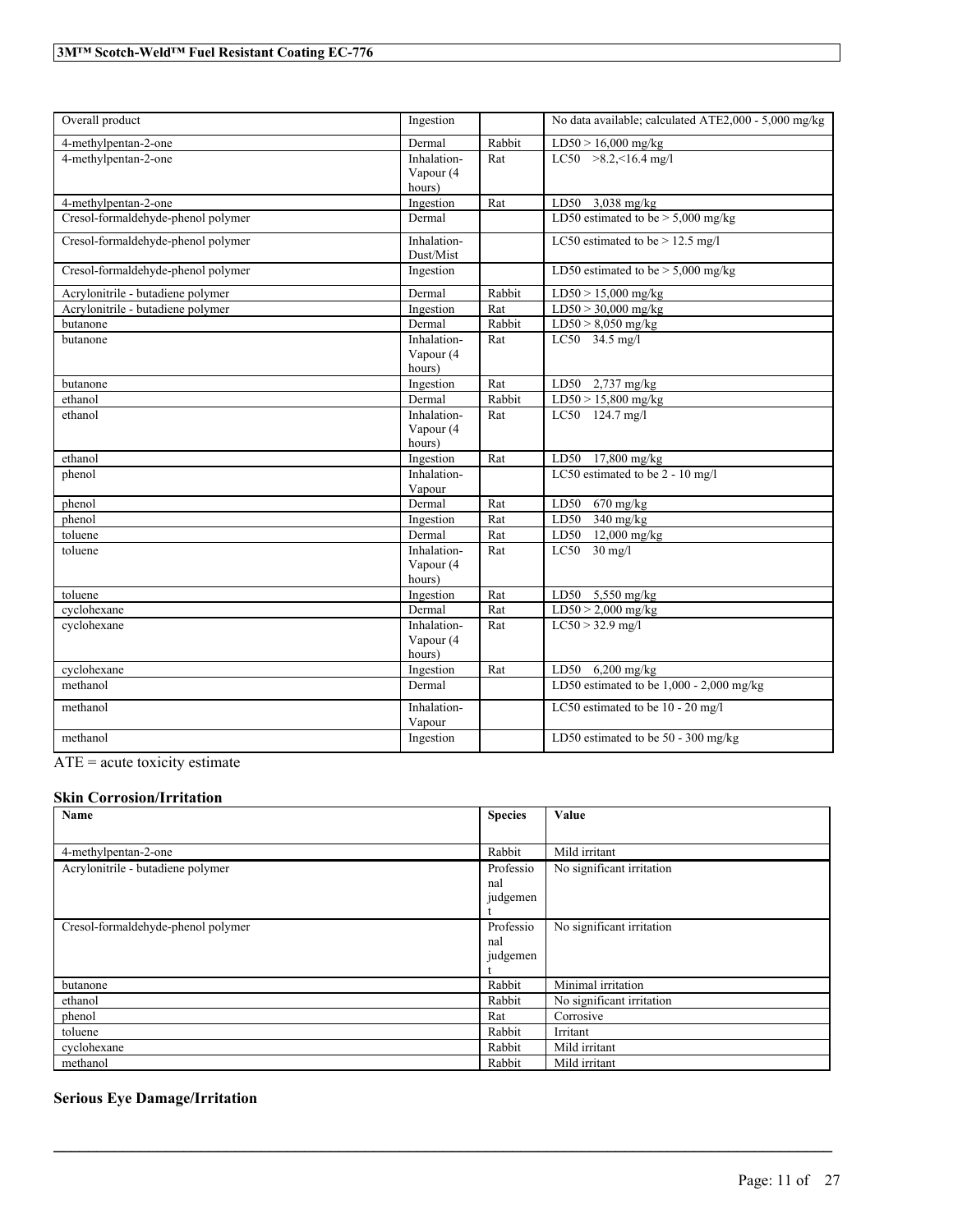| Name                               | <b>Species</b> | Value                     |
|------------------------------------|----------------|---------------------------|
|                                    |                |                           |
| 4-methylpentan-2-one               | Rabbit         | Mild irritant             |
| Acrylonitrile - butadiene polymer  | Professio      | No significant irritation |
|                                    | nal            |                           |
|                                    | judgemen       |                           |
|                                    |                |                           |
| Cresol-formaldehyde-phenol polymer | Professio      | Mild irritant             |
|                                    | nal            |                           |
|                                    | judgemen       |                           |
|                                    |                |                           |
| butanone                           | Rabbit         | Severe irritant           |
| ethanol                            | Rabbit         | Severe irritant           |
| phenol                             | Rabbit         | Corrosive                 |
| toluene                            | Rabbit         | Moderate irritant         |
| cyclohexane                        | Rabbit         | Mild irritant             |
| methanol                           | Rabbit         | Moderate irritant         |

# **Skin Sensitisation**

| Name                 | <b>Species</b> | Value          |
|----------------------|----------------|----------------|
|                      |                |                |
| 4-methylpentan-2-one | Guinea         | Not classified |
|                      | pig            |                |
| ethanol              | Human          | Not classified |
| phenol               | Guinea         | Not classified |
|                      | pig            |                |
| toluene              | Guinea         | Not classified |
|                      | pig            |                |
| methanol             | Guinea         | Not classified |
|                      | pig            |                |

# **Respiratory Sensitisation**

For the component/components, either no data is currently available or the data is not sufficient for classification.

# **Germ Cell Mutagenicity**

| <b>Name</b>          | Route    | Value                                                                           |
|----------------------|----------|---------------------------------------------------------------------------------|
|                      |          |                                                                                 |
| 4-methylpentan-2-one | In Vitro | Not mutagenic                                                                   |
| butanone             | In Vitro | Not mutagenic                                                                   |
| ethanol              | In Vitro | Some positive data exist, but the data are not<br>sufficient for classification |
| ethanol              | In vivo  | Some positive data exist, but the data are not<br>sufficient for classification |
| phenol               | In Vitro | Some positive data exist, but the data are not<br>sufficient for classification |
| phenol               | In vivo  | Some positive data exist, but the data are not<br>sufficient for classification |
| toluene              | In Vitro | Not mutagenic                                                                   |
| toluene              | In vivo  | Not mutagenic                                                                   |
| cyclohexane          | In Vitro | Not mutagenic                                                                   |
| cyclohexane          | In vivo  | Some positive data exist, but the data are not<br>sufficient for classification |
| methanol             | In Vitro | Some positive data exist, but the data are not<br>sufficient for classification |
| methanol             | In vivo  | Some positive data exist, but the data are not<br>sufficient for classification |

# **Carcinogenicity**

| Name                 | Route      | <b>Species</b> | Value            |
|----------------------|------------|----------------|------------------|
| 4-methylpentan-2-one | Inhalation | Multiple       | Carcinogenic.    |
|                      |            | anımal         |                  |
|                      |            | species        |                  |
| butanone             | Inhalation | Human          | Not carcinogenic |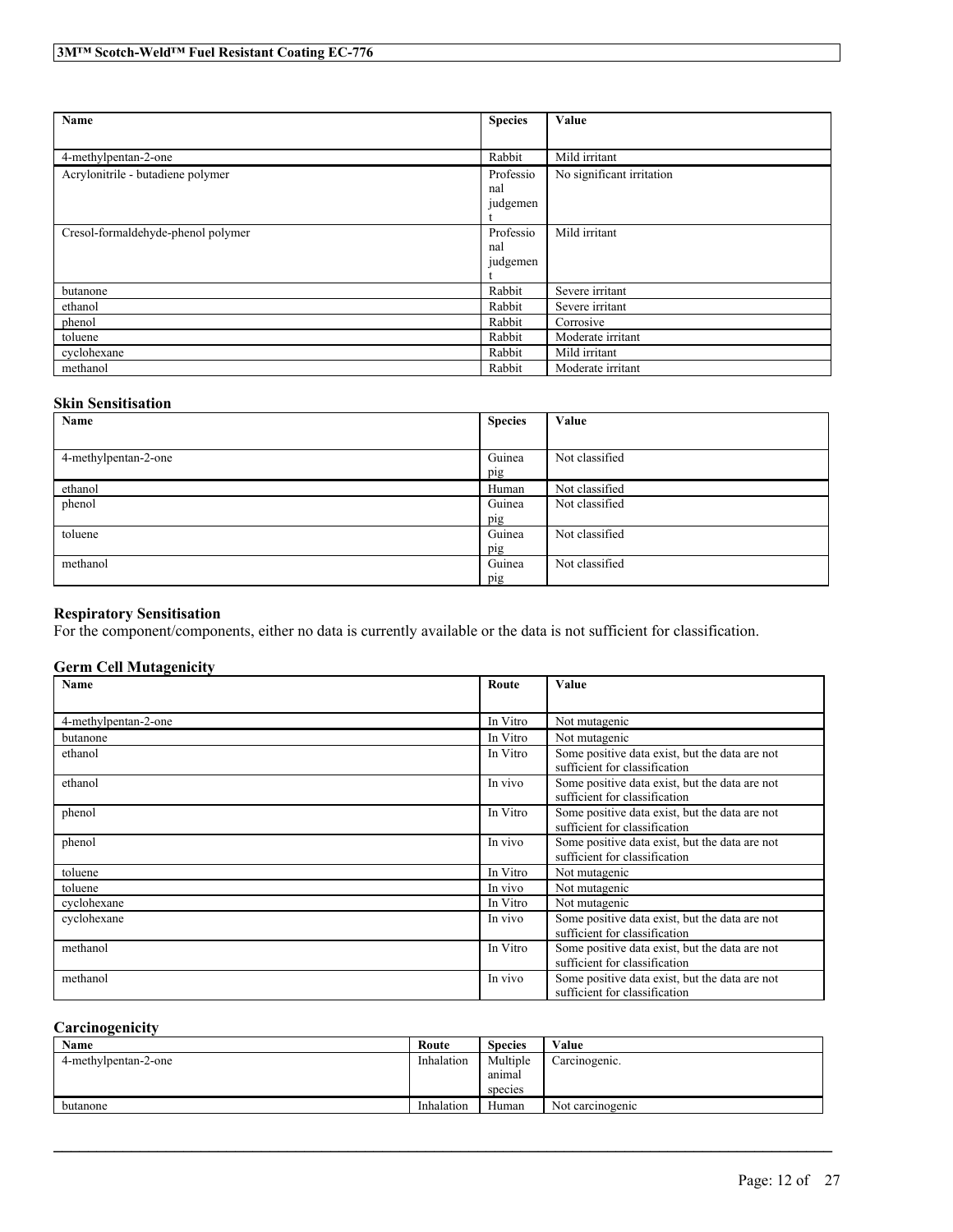| ethanol  | Ingestion  | Multiple<br>animal<br>species | Some positive data exist, but the data are not<br>sufficient for classification |
|----------|------------|-------------------------------|---------------------------------------------------------------------------------|
| phenol   | Dermal     | Mouse                         | Some positive data exist, but the data are not<br>sufficient for classification |
| phenol   | Ingestion  | Rat                           | Some positive data exist, but the data are not<br>sufficient for classification |
| toluene  | Dermal     | Mouse                         | Some positive data exist, but the data are not<br>sufficient for classification |
| toluene  | Ingestion  | Rat                           | Some positive data exist, but the data are not<br>sufficient for classification |
| toluene  | Inhalation | Mouse                         | Some positive data exist, but the data are not<br>sufficient for classification |
| methanol | Inhalation | Multiple<br>animal<br>species | Not carcinogenic                                                                |

# **Reproductive Toxicity**

# **Reproductive and/or Developmental Effects**

| Name                 | Route      | Value                                  | <b>Species</b>                | <b>Test result</b>                 | <b>Exposure</b><br><b>Duration</b>    |
|----------------------|------------|----------------------------------------|-------------------------------|------------------------------------|---------------------------------------|
| 4-methylpentan-2-one | Inhalation | Not classified for female reproduction | Multiple<br>animal<br>species | <b>NOAEL 8.2</b><br>mg/l           | 2 generation                          |
| 4-methylpentan-2-one | Ingestion  | Not classified for male reproduction   | Rat                           | NOAEL<br>1.000<br>mg/kg/day        | 13 weeks                              |
| 4-methylpentan-2-one | Inhalation | Not classified for male reproduction   | Multiple<br>animal<br>species | <b>NOAEL 8.2</b><br>mg/l           | 2 generation                          |
| 4-methylpentan-2-one | Inhalation | Not classified for development         | Mouse                         | <b>NOAEL 12.3</b><br>mg/l          | during<br>organogenesis               |
| butanone             | Inhalation | Not classified for development         | Rat                           | LOAEL 8.8<br>mg/l                  | during<br>gestation                   |
| ethanol              | Inhalation | Not classified for development         | Rat                           | <b>NOAEL 38</b><br>mg/l            | during<br>gestation                   |
| ethanol              | Ingestion  | Not classified for development         | Rat                           | <b>NOAEL</b><br>5,200<br>mg/kg/day | premating $\&$<br>during<br>gestation |
| phenol               | Ingestion  | Not classified for female reproduction | Rat                           | <b>NOAEL 321</b><br>mg/kg/day      | 2 generation                          |
| phenol               | Ingestion  | Not classified for male reproduction   | Rat                           | <b>NOAEL 321</b><br>mg/kg/day      | 2 generation                          |
| phenol               | Ingestion  | Not classified for development         | Rat                           | <b>NOAEL 120</b><br>mg/kg/day      | during<br>organogenesis               |
| toluene              | Inhalation | Not classified for female reproduction | Human                         | <b>NOAEL Not</b><br>available      | occupational<br>exposure              |
| toluene              | Inhalation | Not classified for male reproduction   | Rat                           | <b>NOAEL 2.3</b><br>mg/l           | 1 generation                          |
| toluene              | Ingestion  | Toxic to development                   | Rat                           | LOAEL 520<br>mg/kg/day             | during<br>gestation                   |
| toluene              | Inhalation | Toxic to development                   | Human                         | <b>NOAEL Not</b><br>available      | poisoning<br>and/or abuse             |
| cyclohexane          | Inhalation | Not classified for female reproduction | Rat                           | <b>NOAEL 24</b><br>mg/l            | 2 generation                          |
| cyclohexane          | Inhalation | Not classified for male reproduction   | Rat                           | <b>NOAEL 24</b><br>mg/l            | 2 generation                          |
| cyclohexane          | Inhalation | Not classified for development         | Rat                           | NOAEL 6.9<br>mg/l                  | 2 generation                          |
| methanol             | Ingestion  | Not classified for male reproduction   | Rat                           | <b>NOAEL</b><br>1,600<br>mg/kg/day | 21 days                               |
| methanol             | Ingestion  | Toxic to development                   | Mouse                         | <b>LOAEL</b><br>4.000<br>mg/kg/day | during<br>organogenesis               |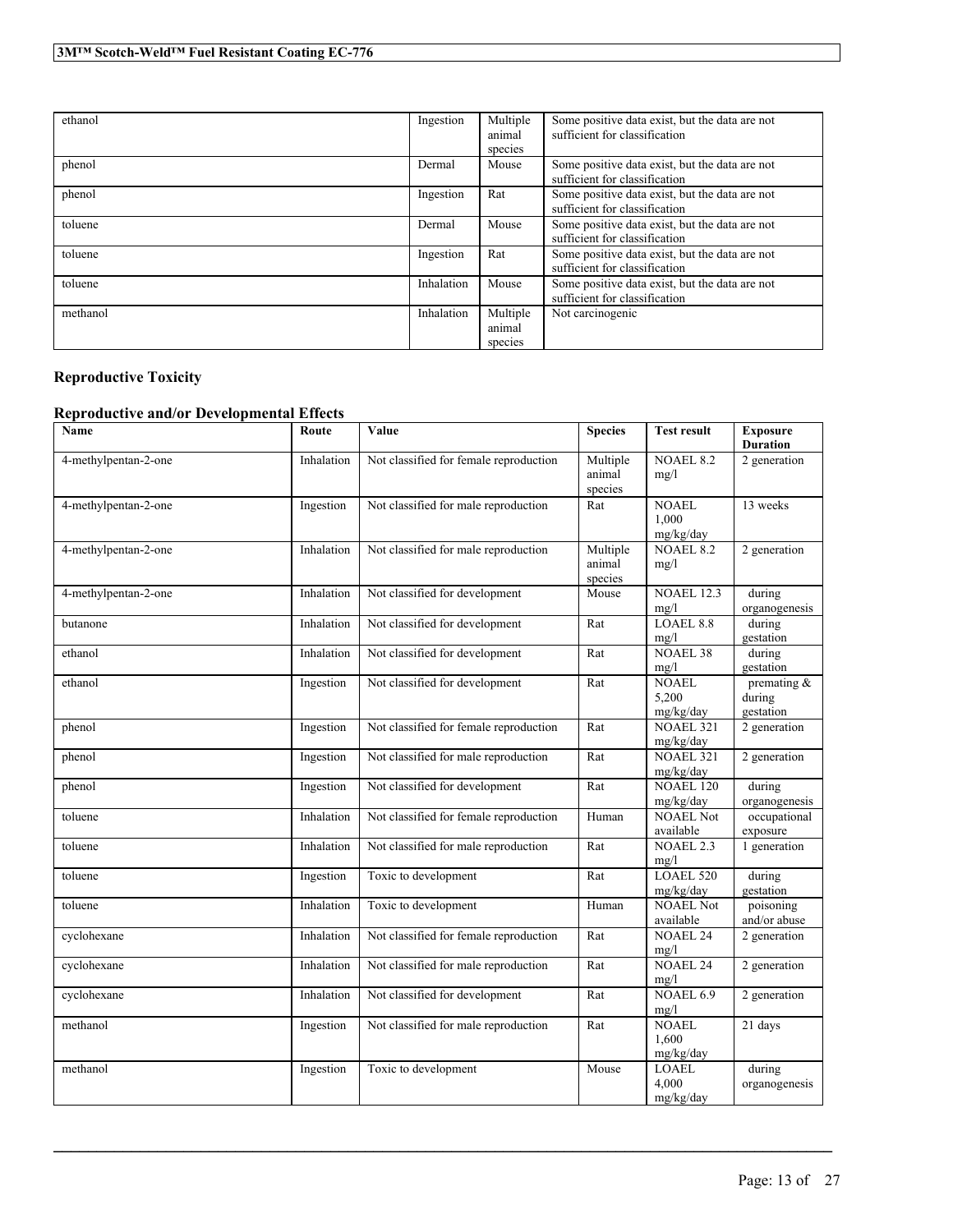| methanol | Inhalation | $\overline{\phantom{a}}$<br>l OXIC<br>to development | Mouse | <b>TEMP</b><br>NO.<br>AEL<br>. | during        |
|----------|------------|------------------------------------------------------|-------|--------------------------------|---------------|
|          |            |                                                      |       | mg/                            | organogenesis |

# **Target Organ(s)**

# **Specific Target Organ Toxicity - single exposure**

| Name                 | Route      | <b>Target Organ(s)</b>                               | Value<br><b>Species</b>                                                            |                                   | <b>Test result</b>            | <b>Exposure</b><br><b>Duration</b> |
|----------------------|------------|------------------------------------------------------|------------------------------------------------------------------------------------|-----------------------------------|-------------------------------|------------------------------------|
| 4-methylpentan-2-one | Inhalation | central nervous<br>system depression                 | May cause drowsiness or<br>dizziness                                               | Human                             | LOAEL <sub>0.1</sub><br>mg/l  | 2 hours                            |
| 4-methylpentan-2-one | Inhalation | respiratory irritation                               | May cause respiratory irritation                                                   | Human                             | <b>NOAEL 0.9</b><br>mg/l      | 7 minutes                          |
| 4-methylpentan-2-one | Inhalation | vascular system                                      | Not classified                                                                     | Dog                               | <b>NOAEL Not</b><br>available | not available                      |
| 4-methylpentan-2-one | Ingestion  | central nervous<br>system depression                 | May cause drowsiness or<br>dizziness                                               | Rat                               | LOAEL 900<br>mg/kg            | not applicable                     |
| butanone             | Inhalation | central nervous<br>system depression                 | May cause drowsiness or<br>dizziness                                               | official<br>classifica<br>tion    | <b>NOAEL Not</b><br>available |                                    |
| butanone             | Inhalation | respiratory irritation                               | Some positive data exist, but the<br>data are not sufficient for<br>classification | Human                             | <b>NOAEL Not</b><br>available |                                    |
| butanone             | Ingestion  | central nervous<br>system depression                 | May cause drowsiness or<br>dizziness                                               | Professio<br>nal<br>judgeme<br>nt | <b>NOAEL Not</b><br>available |                                    |
| butanone             | Ingestion  | liver                                                | Not classified                                                                     | Rat                               | <b>NOAEL Not</b><br>available | not applicable                     |
| butanone             | Ingestion  | kidney and/or<br>bladder                             | Not classified                                                                     | Rat                               | <b>LOAEL</b><br>$1,080$ mg/kg | not applicable                     |
| ethanol              | Inhalation | respiratory irritation                               | Some positive data exist, but the<br>data are not sufficient for<br>classification | Human                             | LOAEL 9.4<br>mg/1             | not available                      |
| ethanol              | Inhalation | central nervous<br>system depression                 | Not classified                                                                     | Human<br>and<br>animal            | NOAEL not<br>available        |                                    |
| ethanol              | Ingestion  | central nervous<br>system depression                 | Not classified                                                                     | Multiple<br>animal<br>species     | NOAEL not<br>available        |                                    |
| ethanol              | Ingestion  | kidney and/or<br>bladder                             | Not classified                                                                     | Dog                               | <b>NOAEL</b><br>$3,000$ mg/kg |                                    |
| phenol               | Dermal     | hematoppoitic<br>system                              | Causes damage to organs                                                            | Rat                               | <b>LOAEL 108</b><br>mg/kg     | not available                      |
| phenol               | Dermal     | heart   nervous<br>system   kidney<br>and/or bladder | Causes damage to organs                                                            | Rat                               | LOAEL 107<br>mg/kg            | 24 hours                           |
| phenol               | Dermal     | liver                                                | Not classified                                                                     | Human                             | <b>NOAEL Not</b><br>available | not available                      |
| phenol               | Inhalation | respiratory irritation                               | May cause respiratory irritation                                                   | Multiple<br>animal<br>species     | <b>NOAEL Not</b><br>available | not available                      |
| phenol               | Ingestion  | kidney and/or<br>bladder                             | Causes damage to organs                                                            | Rat                               | <b>NOAEL 120</b><br>mg/kg/day | not applicable                     |
| phenol               | Ingestion  | respiratory system                                   | Causes damage to organs                                                            | Human                             | NOAEL not<br>available        | poisoning<br>and/or abuse          |
| phenol               | Ingestion  | endocrine system  <br>liver                          | Not classified                                                                     | Rat                               | <b>NOAEL 224</b><br>mg/kg     | not applicable                     |
| phenol               | Ingestion  | heart                                                | Not classified                                                                     | Human                             | <b>NOAEL Not</b><br>available | poisoning<br>and/or abuse          |
| toluene              | Inhalation | central nervous<br>system depression                 | May cause drowsiness or<br>dizziness                                               | Human                             | <b>NOAEL Not</b><br>available |                                    |
| toluene              | Inhalation | respiratory irritation                               | Some positive data exist, but the<br>data are not sufficient for<br>classification | Human                             | <b>NOAEL Not</b><br>available |                                    |
| toluene              | Inhalation | immune system                                        | Not classified                                                                     | Mouse                             | <b>NOAEL</b><br>$0.004$ mg/l  | 3 hours                            |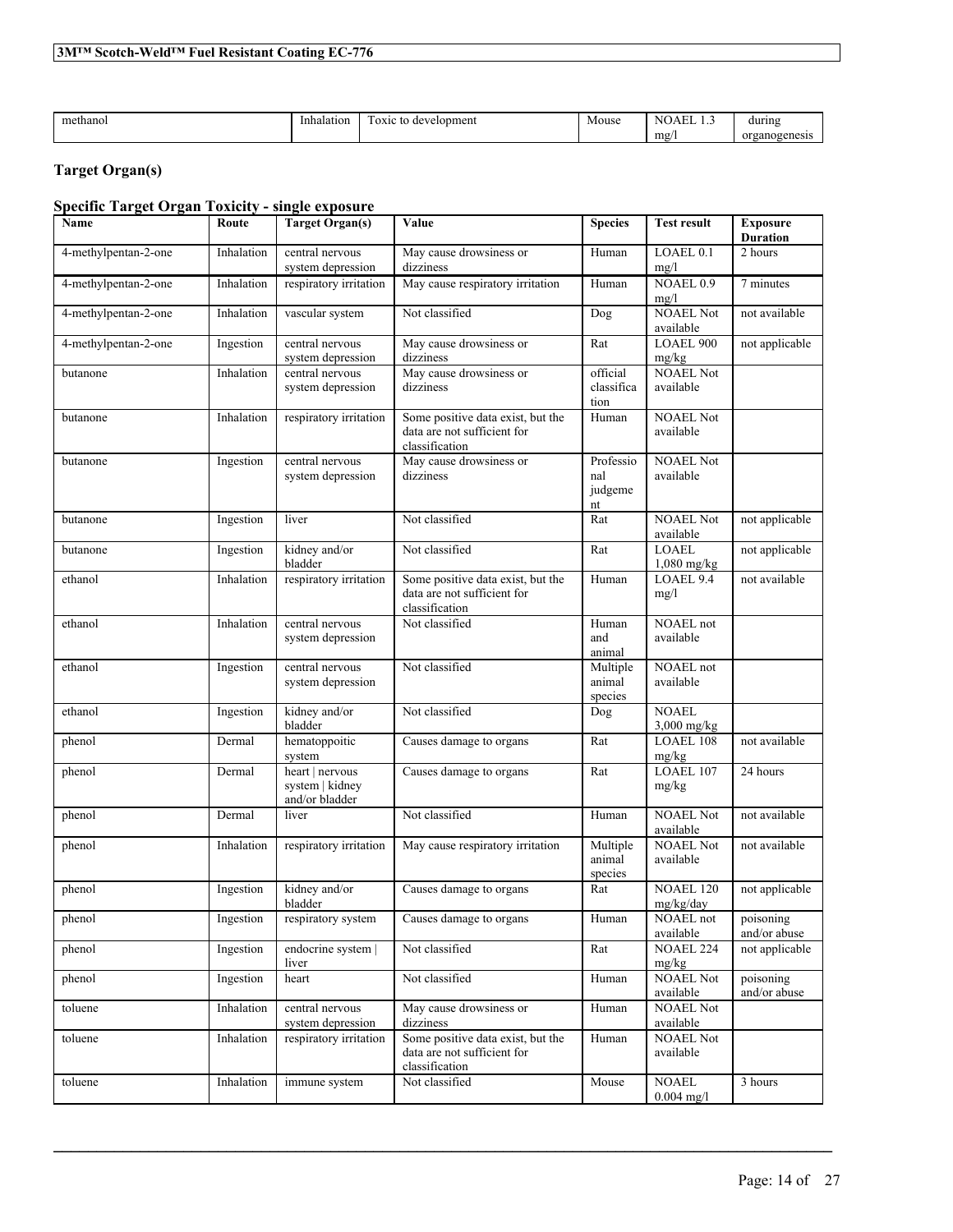| toluene     | Ingestion  | central nervous<br>system depression | May cause drowsiness or<br>dizziness                                               | Human                             | <b>NOAEL Not</b><br>available | poisoning<br>and/or abuse |
|-------------|------------|--------------------------------------|------------------------------------------------------------------------------------|-----------------------------------|-------------------------------|---------------------------|
| cyclohexane | Inhalation | central nervous<br>system depression | May cause drowsiness or<br>dizziness                                               | Human<br>and<br>animal            | <b>NOAEL Not</b><br>available |                           |
| cyclohexane | Inhalation | respiratory irritation               | Some positive data exist, but the<br>data are not sufficient for<br>classification | Human<br>and<br>animal            | <b>NOAEL Not</b><br>available |                           |
| cyclohexane | Ingestion  | central nervous<br>system depression | May cause drowsiness or<br>dizziness                                               | Professio<br>nal<br>judgeme<br>nt | <b>NOAEL Not</b><br>available |                           |
| methanol    | Inhalation | blindness                            | Causes damage to organs                                                            | Human                             | <b>NOAEL Not</b><br>available | occupational<br>exposure  |
| methanol    | Inhalation | central nervous<br>system depression | May cause drowsiness or<br>dizziness                                               | Human                             | <b>NOAEL Not</b><br>available | not available             |
| methanol    | Inhalation | respiratory irritation               | Some positive data exist, but the<br>data are not sufficient for<br>classification | Rat                               | <b>NOAEL Not</b><br>available | 6 hours                   |
| methanol    | Ingestion  | blindness                            | Causes damage to organs                                                            | Human                             | <b>NOAEL Not</b><br>available | poisoning<br>and/or abuse |
| methanol    | Ingestion  | central nervous<br>system depression | May cause drowsiness or<br>dizziness                                               | Human                             | <b>NOAEL Not</b><br>available | poisoning<br>and/or abuse |

# **Specific Target Organ Toxicity - repeated exposure**

| <b>Name</b>          | Route      | <b>Target Organ(s)</b>                                                                                                                                                                     | Value          | <b>Species</b>                | <b>Test result</b>                 | <b>Exposure</b><br><b>Duration</b> |
|----------------------|------------|--------------------------------------------------------------------------------------------------------------------------------------------------------------------------------------------|----------------|-------------------------------|------------------------------------|------------------------------------|
| 4-methylpentan-2-one | Inhalation | liver                                                                                                                                                                                      | Not classified | Rat                           | <b>NOAEL 0.41</b><br>mg/l          | 13 weeks                           |
| 4-methylpentan-2-one | Inhalation | heart                                                                                                                                                                                      | Not classified | Multiple<br>animal<br>species | <b>NOAEL 0.8</b><br>mg/l           | 2 weeks                            |
| 4-methylpentan-2-one | Inhalation | kidney and/or<br>bladder                                                                                                                                                                   | Not classified | Multiple<br>animal<br>species | NOAEL 0.4<br>mg/l                  | 90 days                            |
| 4-methylpentan-2-one | Inhalation | respiratory system                                                                                                                                                                         | Not classified | Multiple<br>animal<br>species | <b>NOAEL 4.1</b><br>mg/l           | 14 weeks                           |
| 4-methylpentan-2-one | Inhalation | endocrine system  <br>hematopoietic<br>system                                                                                                                                              | Not classified | Multiple<br>animal<br>species | <b>NOAEL 0.41</b><br>mg/l          | 90 days                            |
| 4-methylpentan-2-one | Inhalation | nervous system                                                                                                                                                                             | Not classified | Multiple<br>animal<br>species | <b>NOAEL 0.41</b><br>mg/l          | 13 weeks                           |
| 4-methylpentan-2-one | Ingestion  | endocrine system  <br>hematopoietic<br>system   liver  <br>kidney and/or<br>bladder                                                                                                        | Not classified | Rat                           | <b>NOAEL</b><br>1.000<br>mg/kg/day | 13 weeks                           |
| 4-methylpentan-2-one | Ingestion  | heart   immune<br>system   muscles  <br>nervous system  <br>respiratory system                                                                                                             | Not classified | Rat                           | <b>NOAEL</b><br>1.040<br>mg/kg/day | 120 days                           |
| butanone             | Dermal     | nervous system                                                                                                                                                                             | Not classified | Guinea<br>pig                 | <b>NOAEL Not</b><br>available      | 31 weeks                           |
| butanone             | Inhalation | liver   kidney and/or<br>bladder   heart  <br>endocrine system  <br>gastrointestinal tract<br>bone, teeth, nails,<br>and/or hair  <br>hematopoietic<br>system   immune<br>system   muscles | Not classified | Rat                           | <b>NOAEL 14.7</b><br>mg/l          | 90 days                            |
| butanone             | Ingestion  | liver                                                                                                                                                                                      | Not classified | Rat                           | <b>NOAEL Not</b><br>available      | 7 days                             |
| butanone             | Ingestion  | nervous system                                                                                                                                                                             | Not classified | Rat                           | NOAEL 173                          | 90 days                            |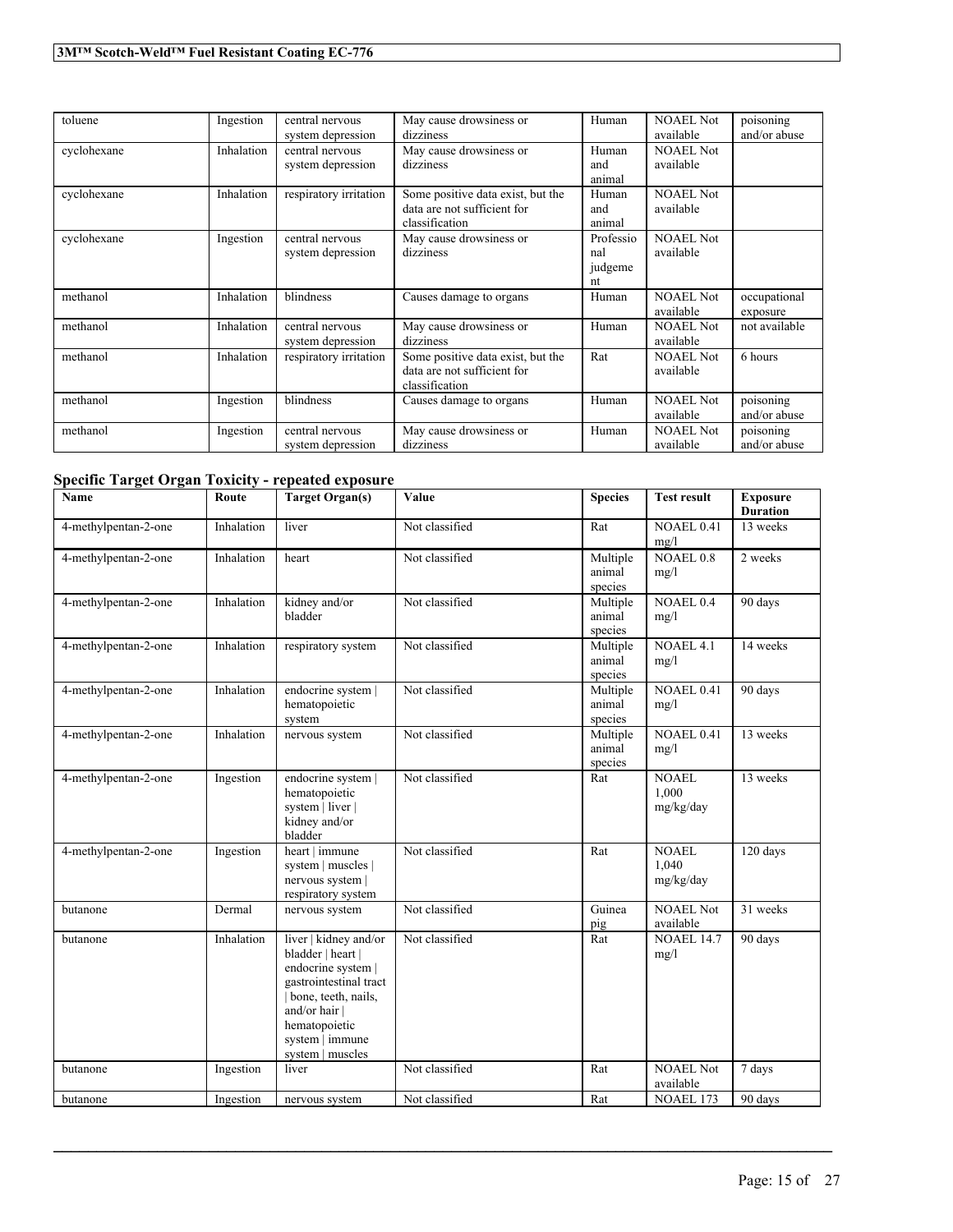|         |            |                                                                  |                                                                                    |                               | mg/kg/day                          |                           |
|---------|------------|------------------------------------------------------------------|------------------------------------------------------------------------------------|-------------------------------|------------------------------------|---------------------------|
| ethanol | Inhalation | liver                                                            | Some positive data exist, but the<br>data are not sufficient for                   | Rabbit                        | LOAEL 124<br>mg/l                  | 365 days                  |
|         |            |                                                                  | classification                                                                     |                               |                                    |                           |
| ethanol | Inhalation | hematopoietic<br>system   immune<br>system                       | Not classified                                                                     | Rat                           | <b>NOAEL 25</b><br>mg/l            | 14 days                   |
| ethanol | Ingestion  | liver                                                            | Some positive data exist, but the<br>data are not sufficient for                   | Rat                           | <b>LOAEL</b><br>8,000              | 4 months                  |
| ethanol | Ingestion  | kidney and/or                                                    | classification<br>Not classified                                                   | Dog                           | mg/kg/day<br><b>NOAEL</b>          | 7 days                    |
|         |            | bladder                                                          |                                                                                    |                               | 3,000<br>mg/kg/day                 |                           |
| phenol  | Dermal     | nervous system                                                   | May cause damage to organs<br>though prolonged or repeated<br>exposure             | Rabbit                        | LOAEL 260<br>mg/kg/day             | 18 days                   |
| phenol  | Inhalation | heart   liver   kidney<br>and/or bladder  <br>respiratory system | Causes damage to organs through<br>prolonged or repeated exposure                  | Guinea<br>pig                 | LOAEL <sub>0.1</sub><br>mg/l       | 41 days                   |
| phenol  | Inhalation | nervous system                                                   | May cause damage to organs<br>though prolonged or repeated<br>exposure             | Multiple<br>animal<br>species | LOAEL 0.1<br>mg/l                  | 14 days                   |
| phenol  | Inhalation | hematopoietic<br>system                                          | Not classified                                                                     | Human                         | <b>NOAEL Not</b><br>available      | occupational<br>exposure  |
| phenol  | Inhalation | immune system                                                    | Not classified                                                                     | Rat                           | NOAEL 0.1<br>mg/l                  | 2 weeks                   |
| phenol  | Ingestion  | kidney and/or<br>bladder                                         | Causes damage to organs through<br>prolonged or repeated exposure                  | Rat                           | <b>NOAEL 12</b><br>mg/kg/day       | 14 days                   |
| phenol  | Ingestion  | hematopoietic<br>system                                          | Causes damage to organs through<br>prolonged or repeated exposure                  | Mouse                         | LOAEL 1.8<br>mg/kg/day             | 28 days                   |
| phenol  | Ingestion  | nervous system                                                   | May cause damage to organs<br>though prolonged or repeated<br>exposure             | Rat                           | <b>LOAEL 308</b><br>mg/kg/day      | 13 weeks                  |
| phenol  | Ingestion  | liver                                                            | Not classified                                                                     | Rat                           | <b>NOAEL 40</b><br>mg/kg/day       | 14 days                   |
| phenol  | Ingestion  | respiratory system                                               | Not classified                                                                     | Rat                           | LOAEL <sub>40</sub><br>mg/kg/day   | 14 days                   |
| phenol  | Ingestion  | immune system                                                    | Not classified                                                                     | Mouse                         | <b>NOAEL 1.8</b><br>mg/kg/day      | 28 days                   |
| phenol  | Ingestion  | endocrine system                                                 | Not classified                                                                     | Rat                           | NOAEL 120<br>mg/kg/day             | 14 days                   |
| phenol  | Ingestion  | skin   bone, teeth,<br>nails, and/or hair                        | Not classified                                                                     | Multiple<br>animal<br>species | <b>NOAEL</b><br>1,204<br>mg/kg/day | 103 weeks                 |
| toluene | Inhalation | auditory system  <br>eyes   olfactory<br>system                  | Causes damage to organs through<br>prolonged or repeated exposure                  | Human                         | <b>NOAEL Not</b><br>available      | poisoning<br>and/or abuse |
| toluene | Inhalation | nervous system                                                   | May cause damage to organs<br>though prolonged or repeated<br>exposure             | Human                         | <b>NOAEL Not</b><br>available      | poisoning<br>and/or abuse |
| toluene | Inhalation | respiratory system                                               | Some positive data exist, but the<br>data are not sufficient for<br>classification | Rat                           | LOAEL 2.3<br>mg/l                  | 15 months                 |
| toluene | Inhalation | heart   liver   kidney<br>and/or bladder                         | Not classified                                                                     | $\operatorname{Rat}$          | <b>NOAEL 11.3</b><br>mg/l          | 15 weeks                  |
| toluene | Inhalation | endocrine system                                                 | Not classified                                                                     | Rat                           | NOAEL 1.1<br>mg/l                  | 4 weeks                   |
| toluene | Inhalation | immune system                                                    | Not classified                                                                     | Mouse                         | <b>NOAEL Not</b><br>available      | 20 days                   |
| toluene | Inhalation | bone, teeth, nails,<br>and/or hair                               | Not classified                                                                     | Mouse                         | NOAEL 1.1<br>mg/l                  | 8 weeks                   |
| toluene | Inhalation | hematopoietic<br>system   vascular<br>system                     | Not classified                                                                     | Human                         | <b>NOAEL Not</b><br>available      | occupational<br>exposure  |
| toluene | Inhalation | gastrointestinal tract                                           | Not classified                                                                     | Multiple<br>animal<br>species | <b>NOAEL 11.3</b><br>mg/l          | 15 weeks                  |
| toluene | Ingestion  | nervous system                                                   | Some positive data exist, but the                                                  | Rat                           | NOAEL 625                          | 13 weeks                  |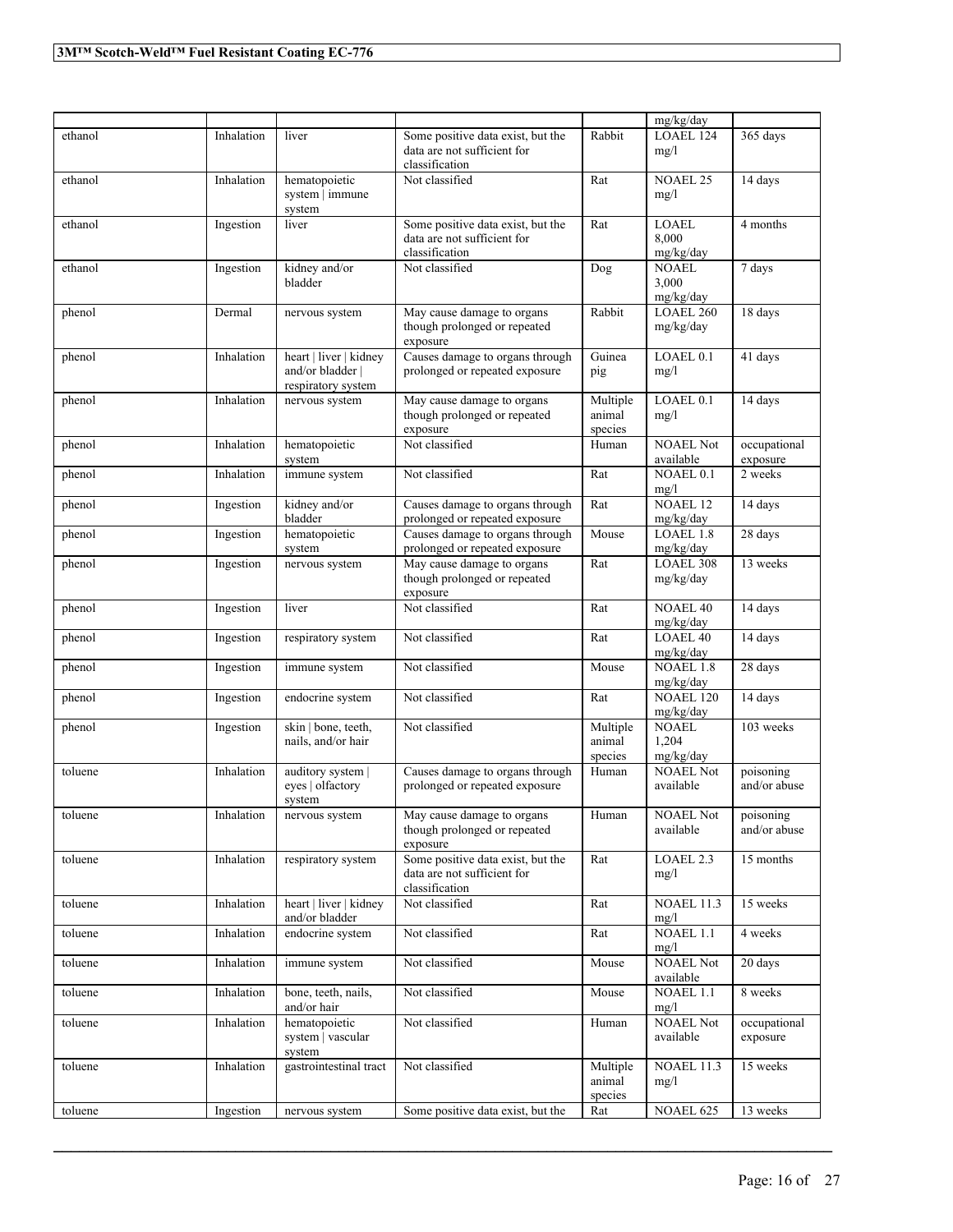|             |            |                                  | data are not sufficient for<br>classification |                               | mg/kg/day                     |                      |
|-------------|------------|----------------------------------|-----------------------------------------------|-------------------------------|-------------------------------|----------------------|
| toluene     | Ingestion  | heart                            | Not classified                                | Rat                           | NOAEL<br>2.500<br>mg/kg/day   | 13 weeks             |
| toluene     | Ingestion  | liver   kidney and/or<br>bladder | Not classified                                | Multiple<br>animal<br>species | NOAEL<br>2,500<br>mg/kg/day   | 13 weeks             |
| toluene     | Ingestion  | hematopoietic<br>system          | Not classified                                | Mouse                         | <b>NOAEL 600</b><br>mg/kg/day | 14 days              |
| toluene     | Ingestion  | endocrine system                 | Not classified                                | Mouse                         | <b>NOAEL 105</b><br>mg/kg/day | 28 days              |
| toluene     | Ingestion  | immune system                    | Not classified                                | Mouse                         | <b>NOAEL 105</b><br>mg/kg/day | 4 weeks              |
| cyclohexane | Inhalation | liver                            | Not classified                                | Rat                           | <b>NOAEL 24</b><br>mg/l       | 90 days              |
| cyclohexane | Inhalation | auditory system                  | Not classified                                | Rat                           | NOAEL 1.7<br>mg/l             | $\overline{90}$ days |
| cyclohexane | Inhalation | kidney and/or<br>bladder         | Not classified                                | Rabbit                        | <b>NOAEL 2.7</b><br>mg/l      | 10 weeks             |
| cyclohexane | Inhalation | hematopoietic<br>system          | Not classified                                | Mouse                         | NOAEL <sub>24</sub><br>mg/l   | 14 weeks             |
| cyclohexane | Inhalation | peripheral nervous<br>system     | Not classified                                | Rat                           | <b>NOAEL 8.6</b><br>mg/l      | 30 weeks             |
| methanol    | Inhalation | liver                            | Not classified                                | Rat                           | <b>NOAEL 6.55</b><br>mg/l     | 4 weeks              |
| methanol    | Inhalation | respiratory system               | Not classified                                | Rat                           | <b>NOAEL 13.1</b><br>mg/l     | 6 weeks              |
| methanol    | Ingestion  | liver   nervous<br>system        | Not classified                                | Rat                           | NOAEL<br>2,500<br>mg/kg/day   | 90 days              |

# **Aspiration Hazard**

| <b>Name</b>          | Value                                                         |
|----------------------|---------------------------------------------------------------|
| 4-methylpentan-2-one | Some positive data exist, but the data are not sufficient for |
|                      | classification                                                |
| toluene              | Aspiration hazard                                             |
| cyclohexane          | Aspiration hazard                                             |

Please contact the address or phone number listed on the first page of the SDS for additional toxicological information **on this material and/or its components.**

# **11.2. Information on other hazards**

This material does not contain any substances that are assessed to be an endocrine disruptor for human health.

# **SECTION 12: Ecological information**

The information below may not agree with the EU material classification in Section 2 and/or the ingredient classifications in Section 3 if specific ingredient classifications are mandated by a competent authority. In addition, statements and data presented in Section 12 are based on UN GHS calculation rules and classifications derived from **3M assessments.**

## **12.1. Toxicity**

No product test data available.

| Material             | $\mathbb{C}\mathbf{AS}\,\mathit{\#}$ | Organism         | l'vpe        | <b>Exposure</b> | Test endpoint  Test result |                       |
|----------------------|--------------------------------------|------------------|--------------|-----------------|----------------------------|-----------------------|
| 4-methylpentan-2-one | $1108 - 10 - 1$                      | Activated sludge | Experimental | 30 minutes      | IEC50                      | $>1,000 \text{ mg/l}$ |
| 4-methylpentan-2-one | $1108 - 10 - 1$                      | Fathead minnow   | Experimental | 96 hours        | LC50                       | 505 mg/l              |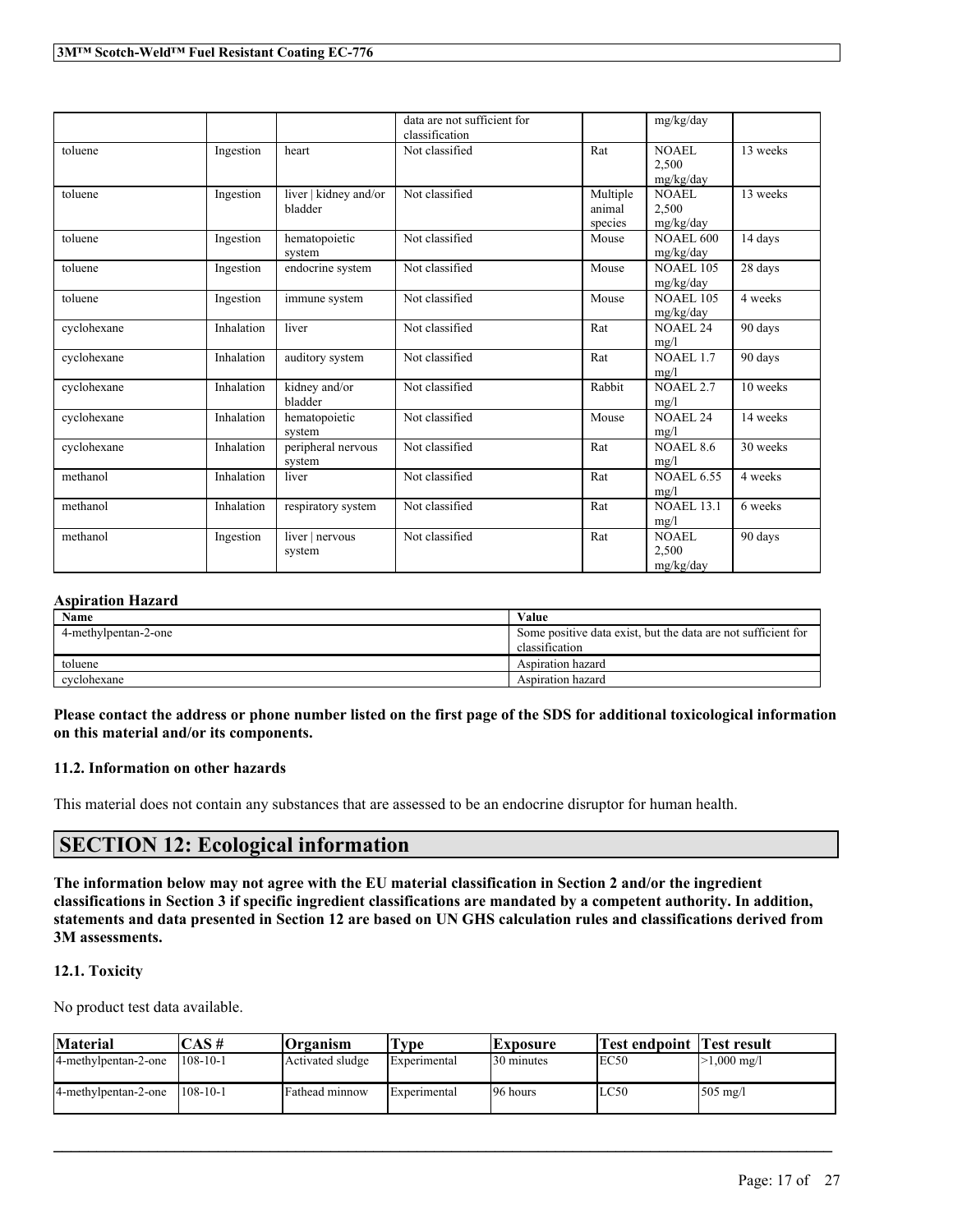| 4-methylpentan-2-one                   | $108 - 10 - 1$  | Green Algae                      | Experimental                                                | 96 hours             | <b>EC50</b>      | 400 mg/l               |
|----------------------------------------|-----------------|----------------------------------|-------------------------------------------------------------|----------------------|------------------|------------------------|
| 4-methylpentan-2-one                   | $108 - 10 - 1$  | Water flea                       | Experimental                                                | 48 hours             | EC50             | $170$ mg/l             |
| 4-methylpentan-2-one                   | $108 - 10 - 1$  | Fathead minnow                   | Experimental                                                | 32 days              | <b>NOEC</b>      | 57 mg/l                |
| 4-methylpentan-2-one                   | $108 - 10 - 1$  | Water flea                       | Experimental                                                | $\overline{21}$ days | <b>NOEC</b>      | 78 mg/l                |
| Acrylonitrile -<br>butadiene polymer   | $9003 - 18 - 3$ |                                  | Data not available<br>or insufficient for<br>classification |                      |                  | N/A                    |
| Cresol-formaldehyde-<br>phenol polymer | 9039-25-2       |                                  | Data not available<br>or insufficient for<br>classification |                      |                  | N/A                    |
| ethanol                                | $64 - 17 - 5$   | Fathead minnow                   | Experimental                                                | 96 hours             | LC50             | $14,200$ mg/l          |
| ethanol                                | $64 - 17 - 5$   | Fish other                       | Experimental                                                | 96 hours             | LC50             | 11,000 mg/l            |
| ethanol                                | $64 - 17 - 5$   | Green algae                      | Experimental                                                | 72 hours             | <b>EC50</b>      | 275 mg/l               |
| ethanol                                | $64 - 17 - 5$   | Water flea                       | Experimental                                                | 48 hours             | LC50             | 5,012 mg/l             |
| ethanol                                | $64 - 17 - 5$   | Green algae                      | Experimental                                                | 72 hours             | ErC10            | $\overline{11.5}$ mg/l |
| ethanol                                | $64 - 17 - 5$   | Water flea                       | Experimental                                                | 10 days              | <b>NOEC</b>      | $9.6$ mg/l             |
| butanone                               | 78-93-3         | Activated sludge                 | Experimental                                                | 12 hours             | IC50             | 1,873 mg/l             |
| butanone                               | 78-93-3         | Bacteria                         | Experimental                                                | 16 hours             | <b>NOEC</b>      | 1,150 mg/l             |
| butanone                               | 78-93-3         | Fathead minnow                   | Experimental                                                | 96 hours             | LC50             | 2,993 mg/l             |
| butanone                               | 78-93-3         | Green algae                      | Experimental                                                | 96 hours             | <b>EC50</b>      | $2,029$ mg/l           |
| butanone                               | 78-93-3         | Water flea                       | Experimental                                                | 48 hours             | EC50             | $308$ mg/l             |
| butanone                               | 78-93-3         | Green Algae                      | Experimental                                                | 96 hours             | EC10             | 1,289 mg/l             |
| butanone                               | 78-93-3         | Water flea                       | Experimental                                                | 21 days              | <b>NOEC</b>      | $100$ mg/l             |
| phenol                                 | 108-95-2        | Bacteria                         | Experimental                                                | 24 hours             | IC50             | $21 \text{ mg/l}$      |
| phenol                                 | 108-95-2        | Green algae                      | Experimental                                                | 96 hours             | <b>EC50</b>      | 61.1 mg/l              |
| phenol                                 | $108 - 95 - 2$  | Rainbow trout                    | Experimental                                                | 96 hours             | LC50             | $8.9$ mg/l             |
| phenol                                 | 108-95-2        | Water flea                       | Experimental                                                | 48 hours             | <b>EC50</b>      | $3.1 \text{ mg}/l$     |
| phenol                                 | 108-95-2        | Fish other                       | Experimental                                                | 60 days              | <b>NOEC</b>      | $0.077$ mg/l           |
| phenol                                 | 108-95-2        | Water flea                       | Experimental                                                | 16 days              | <b>NOEC</b>      | $0.16$ mg/l            |
| methanol                               | $67 - 56 - 1$   | Activated sludge                 | Experimental                                                | 3 hours              | IC <sub>50</sub> | $>1,000 \text{ mg/l}$  |
| methanol                               | $67 - 56 - 1$   | Algae or other<br>aquatic plants | Experimental                                                | 96 hours             | <b>EC50</b>      | $16.9$ mg/l            |
| methanol                               | $67 - 56 - 1$   | Bluegill                         | Experimental                                                | 96 hours             | LC50             | 15,400 mg/l            |
| methanol                               | 67-56-1         | Green Algae                      | Experimental                                                | 96 hours             | <b>EC50</b>      | 22,000 mg/l            |
| methanol                               | $67 - 56 - 1$   | Water flea                       | Experimental                                                | 24 hours             | EC50             | 20,803 mg/l            |
| methanol                               | $67 - 56 - 1$   | Algae or other<br>aquatic plants | Experimental                                                | 96 hours             | <b>NOEC</b>      | 9.96 mg/l              |
| methanol                               | $67 - 56 - 1$   | Water flea                       | Experimental                                                | $\overline{21}$ days | <b>NOEC</b>      | $122$ mg/l             |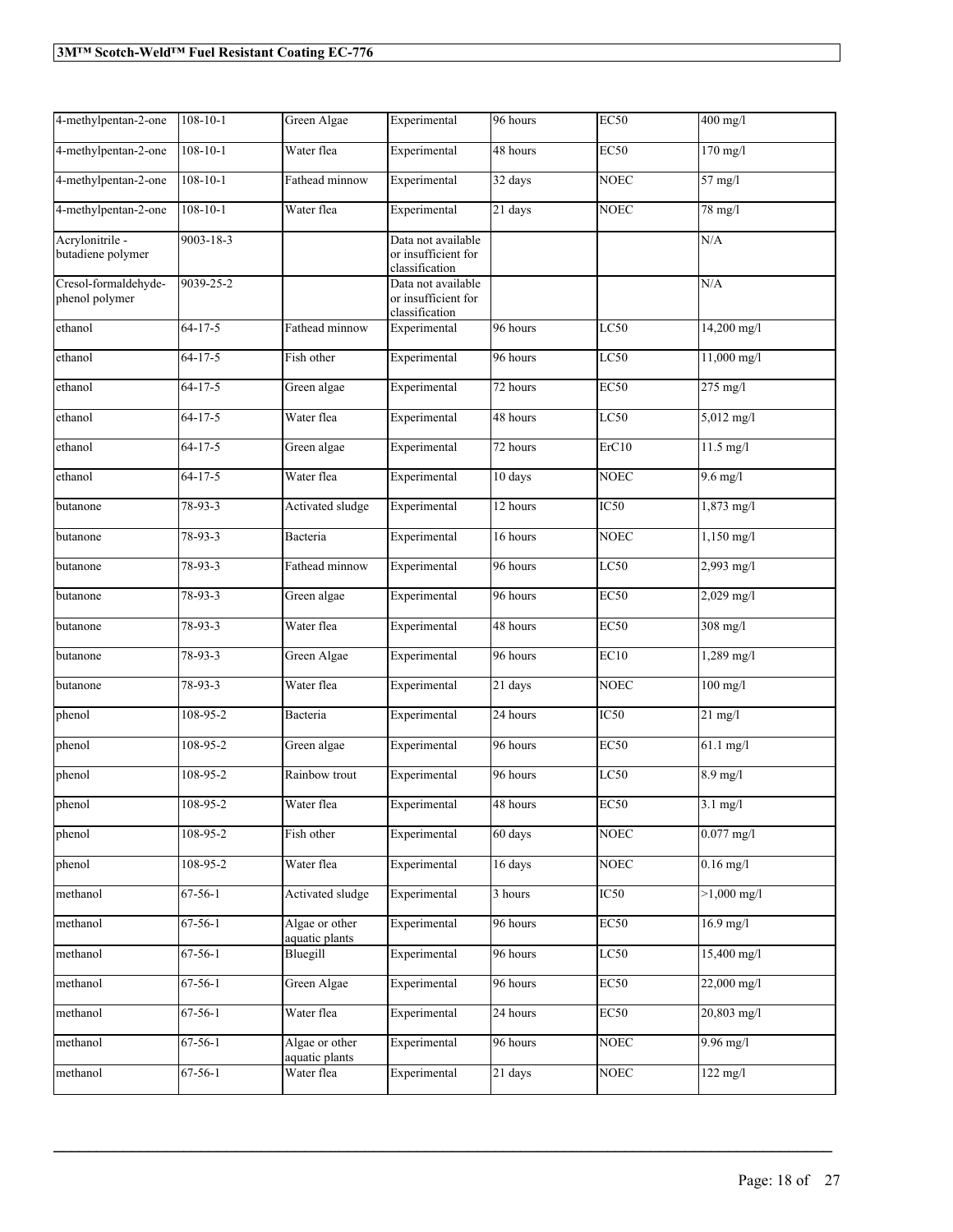| cyclohexane | 110-82-7       | Bacteria            | Experimental | 24 hours | IC50        | 97 mg/l                           |
|-------------|----------------|---------------------|--------------|----------|-------------|-----------------------------------|
| cyclohexane | 110-82-7       | Fathead minnow      | Experimental | 96 hours | LC50        | $4.53$ mg/l                       |
| cyclohexane | 110-82-7       | Water flea          | Experimental | 48 hours | <b>EC50</b> | $0.9$ mg/l                        |
| toluene     | 108-88-3       | Coho Salmon         | Experimental | 96 hours | LC50        | $5.5$ mg/l                        |
| toluene     | 108-88-3       | <b>Grass Shrimp</b> | Experimental | 96 hours | LC50        | $9.5$ mg/l                        |
| toluene     | 108-88-3       | Green Algae         | Experimental | 72 hours | <b>EC50</b> | $12.5 \text{ mg/l}$               |
| toluene     | $108 - 88 - 3$ | Leopard frog        | Experimental | 9 days   | LC50        | $0.39$ mg/l                       |
| toluene     | 108-88-3       | Pink Salmon         | Experimental | 96 hours | LC50        | $\sqrt{6.41}$ mg/l                |
| toluene     | $108 - 88 - 3$ | Water flea          | Experimental | 48 hours | <b>EC50</b> | $3.78 \text{ mg}/1$               |
| toluene     | 108-88-3       | Coho Salmon         | Experimental | 40 days  | <b>NOEC</b> | $1.39$ mg/l                       |
| toluene     | 108-88-3       | Diatom              | Experimental | 72 hours | <b>NOEC</b> | $10$ mg/l                         |
| toluene     | 108-88-3       | Water flea          | Experimental | 7 days   | <b>NOEC</b> | $0.74$ mg/l                       |
| toluene     | 108-88-3       | Activated sludge    | Experimental | 12 hours | IC50        | $292$ mg/l                        |
| toluene     | 108-88-3       | Bacteria            | Experimental | 16 hours | <b>NOEC</b> | $29$ mg/l                         |
| toluene     | 108-88-3       | Bacteria            | Experimental | 24 hours | <b>EC50</b> | 84 mg/l                           |
| toluene     | 108-88-3       | Redworm             | Experimental | 28 days  | LC50        | $>150$ mg per kg of<br>bodyweight |
| toluene     | 108-88-3       | Soil microbes       | Experimental | 28 days  | <b>NOEC</b> | <26 mg/kg (Dry Weight)            |

# **12.2. Persistence and degradability**

| <b>Material</b>                        | <b>CAS Nbr</b> | Test type                         | <b>Duration</b> | <b>Study Type</b>                | <b>Test result</b>            | Protocol                                 |
|----------------------------------------|----------------|-----------------------------------|-----------------|----------------------------------|-------------------------------|------------------------------------------|
| 4-methylpentan-2-one                   | $108 - 10 - 1$ | Experimental<br>Photolysis        |                 | Photolytic half-life<br>(in air) | $2.28$ days (t<br>1/2)        | Non-standard method                      |
| 4-methylpentan-2-one                   | $108 - 10 - 1$ | Experimental<br>Biodegradation    | 14 days         | <b>BOD</b>                       | 84 % weight                   | OECD 301C - MITI test (I)                |
| Acrylonitrile - butadiene<br>polymer   | 9003-18-3      | Data not availbl-<br>insufficient |                 |                                  | N/A                           |                                          |
| Cresol-formaldehyde-<br>phenol polymer | 9039-25-2      | Data not availbl-<br>insufficient |                 |                                  | N/A                           |                                          |
| ethanol                                | $64 - 17 - 5$  | Experimental<br>Biodegradation    | 14 days         | <b>BOD</b>                       | 89 %<br><b>BOD/ThBOD</b>      | OECD 301C - MITI test (I)                |
| butanone                               | 78-93-3        | Experimental<br>Biodegradation    | 28 days         | <b>BOD</b>                       | 98 %<br><b>BOD/ThBOD</b>      | OECD 301D - Closed bottle<br>test        |
| phenol                                 | 108-95-2       | Experimental<br>Biodegradation    | 100 hours       | <b>BOD</b>                       | $62\%$<br><b>BOD/ThBOD</b>    | OECD 301C - MITI test (I)                |
| methanol                               | $67 - 56 - 1$  | Experimental<br>Biodegradation    | 14 days         | <b>BOD</b>                       | 92 %<br><b>BOD/ThBOD</b>      | OECD 301C - MITI test (I)                |
| cyclohexane                            | 110-82-7       | Experimental<br>Photolysis        |                 | Photolytic half-life<br>(in air) | $\sqrt{4.14}$ days (t<br>1/2) | Non-standard method                      |
| cyclohexane                            | 110-82-7       | Experimental<br>Biodegradation    | 28 days         | <b>BOD</b>                       | $77\%$<br><b>BOD/ThBOD</b>    | OECD 301F - Manometric<br>respirometry   |
| toluene                                | 108-88-3       | Experimental<br>Photolysis        |                 | Photolytic half-life<br>(in air) | 5.2 days (t 1/2)              |                                          |
| toluene                                | 108-88-3       | Experimental<br>Biodegradation    | 20 days         | <b>BOD</b>                       | 80 %<br><b>BOD/ThBOD</b>      | <b>APHA Std Meth</b><br>Water/Wastewater |

 $\mathcal{L}_\mathcal{L} = \mathcal{L}_\mathcal{L} = \mathcal{L}_\mathcal{L} = \mathcal{L}_\mathcal{L} = \mathcal{L}_\mathcal{L} = \mathcal{L}_\mathcal{L} = \mathcal{L}_\mathcal{L} = \mathcal{L}_\mathcal{L} = \mathcal{L}_\mathcal{L} = \mathcal{L}_\mathcal{L} = \mathcal{L}_\mathcal{L} = \mathcal{L}_\mathcal{L} = \mathcal{L}_\mathcal{L} = \mathcal{L}_\mathcal{L} = \mathcal{L}_\mathcal{L} = \mathcal{L}_\mathcal{L} = \mathcal{L}_\mathcal{L}$ 

# **12.3 : Bioaccumulative potential**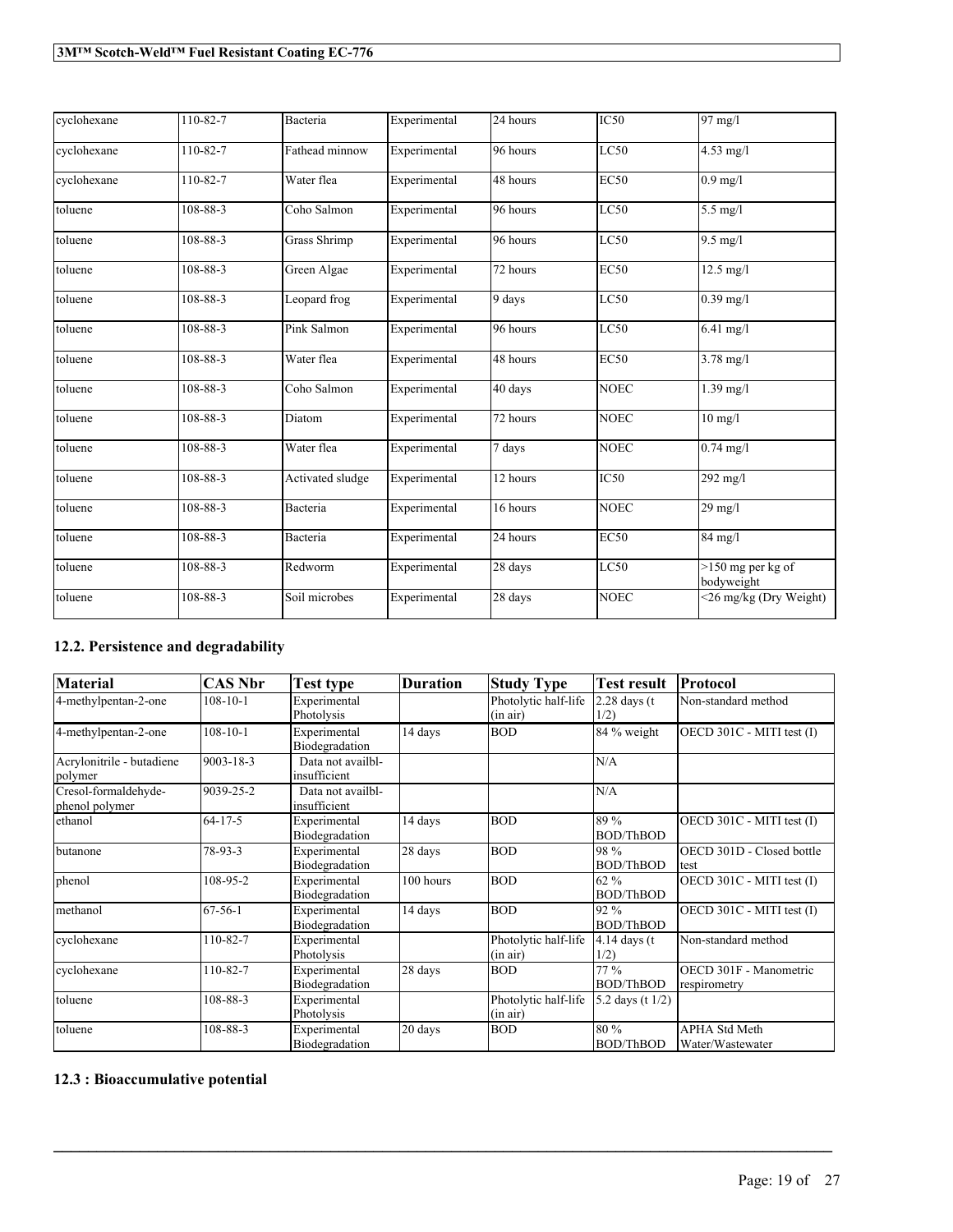| <b>Material</b>                        | Cas No.        | Test type                                                   | <b>Duration</b> | <b>Study Type</b>         | <b>Test result</b> | <b>Protocol</b>                                                  |
|----------------------------------------|----------------|-------------------------------------------------------------|-----------------|---------------------------|--------------------|------------------------------------------------------------------|
| 4-methylpentan-2-one                   | $108 - 10 - 1$ | Experimental<br>Bioconcentration                            |                 | Log Kow                   | 1.31               | Non-standard method                                              |
| Acrylonitrile - butadiene<br>polymer   | 9003-18-3      | Data not available<br>or insufficient for<br>classification | N/A             | N/A                       | N/A                | N/A                                                              |
| Cresol-formaldehyde-<br>phenol polymer | 9039-25-2      | Data not available<br>or insufficient for<br>classification | N/A             | N/A                       | N/A                | N/A                                                              |
| ethanol                                | $64 - 17 - 5$  | Experimental<br>Bioconcentration                            |                 | Log Kow                   | $-0.35$            | Non-standard method                                              |
| butanone                               | 78-93-3        | Experimental<br>Bioconcentration                            |                 | Log Kow                   | 0.29               | Non-standard method                                              |
| phenol                                 | 108-95-2       | Experimental<br>Bioconcentration                            |                 | Log Kow                   | 1.47               | Non-standard method                                              |
| methanol                               | $67 - 56 - 1$  | Experimental<br>Bioconcentration                            |                 | Log Kow                   | $-0.77$            | Non-standard method                                              |
| cyclohexane                            | 110-82-7       | <b>Experimental BCF-</b><br>Carp                            | 56 days         | Bioaccumulation<br>factor | 129                | <b>OECD 305E -</b><br>Bioaccumulation flow-<br>through fish test |
| toluene                                | 108-88-3       | Experimental BCF -<br>Other                                 | 72 hours        | Bioaccumulation<br>factor | 90                 |                                                                  |
| toluene                                | 108-88-3       | Experimental<br>Bioconcentration                            |                 | Log Kow                   | 2.73               |                                                                  |

## **12.4. Mobility in soil**

| <b>Material</b> | 'Cas No. | <b>Test type</b>    | Study Type | <b>Test result</b> | Protocol |
|-----------------|----------|---------------------|------------|--------------------|----------|
| toluene         | 108-88-3 | <i>Experimental</i> | Koc        | $37$ $1$ / $kg$    |          |
|                 |          | Mobility in Soil    |            |                    |          |

## **12.5. Results of the PBT and vPvB assessment**

This material does not contain any substances that are assessed to be a PBT or vPvB

## **12.6. Endocrine disrupting properties**

This material does not contain any substances that are assessed to be an endocrine disruptor for environmental effects

# **12.7. Other adverse effects**

| <b>Material</b>        | Nbr<br>. A 5 | <b>Ozone Depletion Potential Global Warming Potential</b> |
|------------------------|--------------|-----------------------------------------------------------|
| methyl isobutyl ketone | $108-10-1$   |                                                           |

# **SECTION 13: Disposal considerations**

#### **13.1 Waste treatment methods**

Dispose of contents/ container in accordance with the local/regional/national/international regulations.

Incinerate uncured product in a permitted waste incineration facility. As a disposal alternative, utilize an acceptable permitted waste disposal facility. Empty drums/barrels/containers used for transporting and handling hazardous chemicals (chemical substances/mixtures/preparations classified as Hazardous as per applicable regulations) shall be considered, stored, treated & disposed of as hazardous wastes unless otherwise defined by applicable waste regulations. Consult with the respective regulating authorities to determine the available treatment and disposal facilities.

The coding of a waste stream is based on the application of the product by the consumer. Since this is out of the control of 3M, no waste code(s) for products after use will be provided. Please refer to the European Waste Code (EWC - 2000/532/EC and amendments) to assign the correct waste code to your waste stream. Ensure national and/or regional regulations are complied with and always use a licensed waste contractor.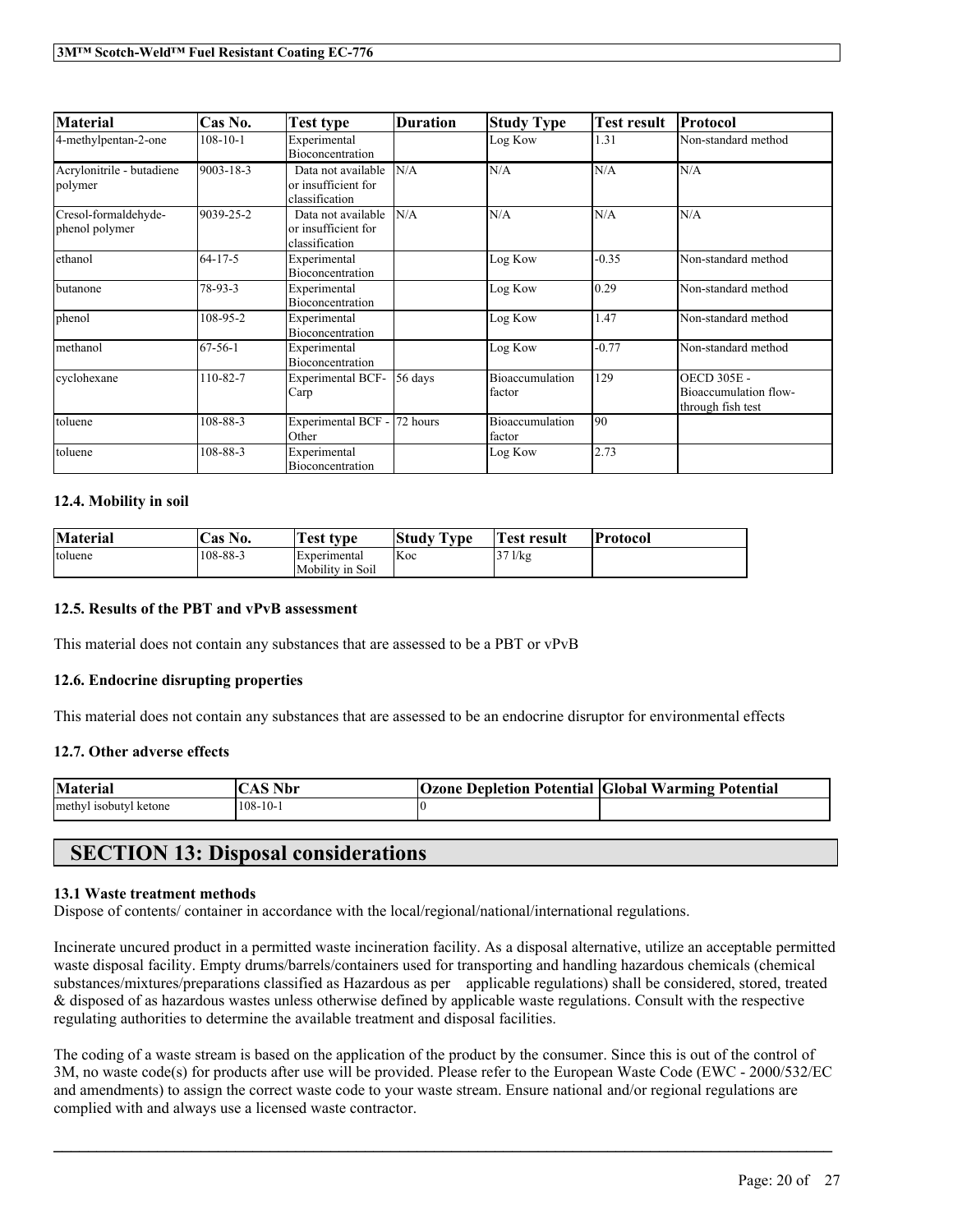# **EU waste code (product as sold)**

Waste paint and varnish containing organic solvents or other dangerous substances

# **SECTION 14: Transportation information**

|                                                                                 | Ground Transport<br>(ADR)                                                    | <b>Air Transport (IATA)</b>                                                  | <b>Marine Transport</b><br>(IMDG)                                            |
|---------------------------------------------------------------------------------|------------------------------------------------------------------------------|------------------------------------------------------------------------------|------------------------------------------------------------------------------|
| 14.1 UN number                                                                  | <b>UN1263</b>                                                                | <b>UN1263</b>                                                                | <b>UN1263</b>                                                                |
| 14.2 UN proper shipping<br>name                                                 | <b>PAINT</b>                                                                 | <b>PAINT</b>                                                                 | <b>PAINT</b>                                                                 |
| 14.3 Transport hazard<br>class(es)                                              | 3                                                                            | $\overline{3}$                                                               | $\overline{3}$                                                               |
| 14.4 Packing group                                                              | $\mathbf{I}$                                                                 | $\mathbf{I}$                                                                 | $\mathbf{I}$                                                                 |
| <b>14.5 Environmental hazards</b>                                               | Not Environmentally<br>Hazardous                                             | Not applicable                                                               | Not a Marine Pollutant                                                       |
| 14.6 Special precautions for<br>user                                            | Please refer to the other<br>sections of the SDS for<br>further information. | Please refer to the other<br>sections of the SDS for further<br>information. | Please refer to the other<br>sections of the SDS for<br>further information. |
| 14.7 Transport in bulk<br>according to Annex II of<br>Marpol 73/78 and IBC Code | No data available.                                                           | No data available.                                                           | No data available.                                                           |
| <b>Control Temperature</b>                                                      | No data available.                                                           | No data available.                                                           | No data available.                                                           |
| <b>Emergency Temperature</b>                                                    | No data available.                                                           | No data available.                                                           | No data available.                                                           |
| <b>ADR Tunnel Code</b>                                                          | (E)                                                                          | Not applicable.                                                              | Not applicable.                                                              |
| <b>ADR Classification Code</b>                                                  | F1                                                                           | Not applicable.                                                              | Not applicable.                                                              |
| <b>ADR Transport Category</b>                                                   | $\overline{4}$                                                               | Not applicable.                                                              | Not applicable.                                                              |
| <b>ADR Multiplier</b>                                                           | $\mathbf{0}$                                                                 | $\mathbf{0}$                                                                 | $\mathbf{0}$                                                                 |
| <b>IMDG Segregation Code</b>                                                    | Not applicable.                                                              | Not applicable.                                                              | <b>NONE</b>                                                                  |

Please contact the address or phone number listed on the first page of the SDS for additional information on the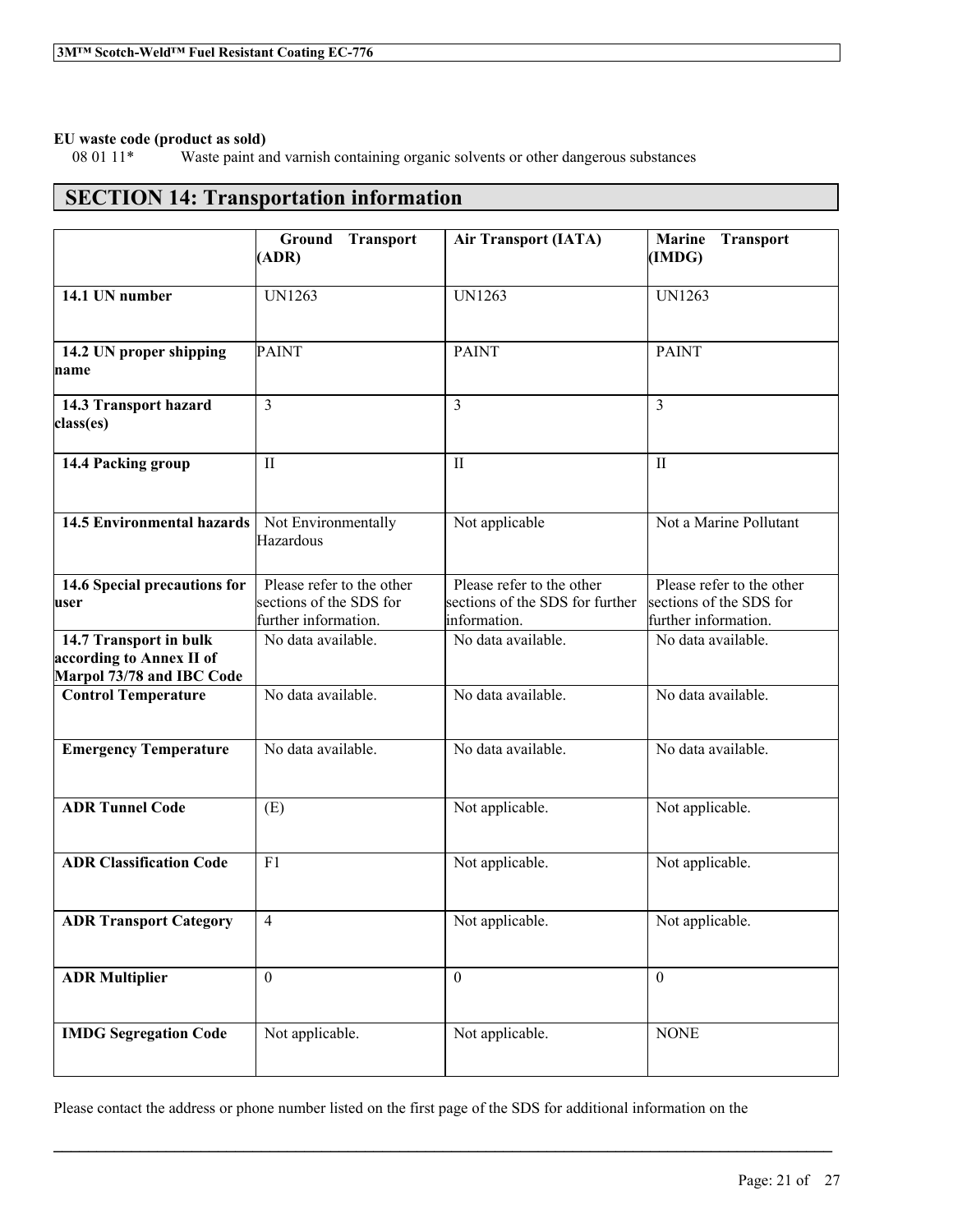transport/shipment of the material by rail (RID) or inland waterways (ADN).

# **SECTION 15: Regulatory information**

# **15.1. Safety, health and environmental regulations/legislation specific for the substance or mixture**

| Carcinogenicity      |                |                                              |                             |
|----------------------|----------------|----------------------------------------------|-----------------------------|
| Ingredient           | <b>CAS Nbr</b> | <b>Classification</b>                        | <b>Regulation</b>           |
| 4-methylpentan-2-one | $108 - 10 - 1$ | Grp. 2B: Possible human International Agency |                             |
|                      |                | carc.                                        | for Research on Cancer      |
| phenol               | $108 - 95 - 2$ | Gr. 3: Not classifiable                      | <b>International Agency</b> |
|                      |                |                                              | for Research on Cancer      |
| toluene              | 108-88-3       | Gr. 3: Not classifiable                      | <b>International Agency</b> |
|                      |                |                                              | for Research on Cancer      |

# **Restrictions on the manufacture, placing on the market and use:**

The following substance(s) contained in this product is/are subject through Annex XVII of REACH regulation to restrictions on the manufacture, placing on the market and use when present in certain dangerous substances, mixtures and articles. Users of this product are required to comply with the restrictions placed upon it by the aforementioned provision.

| <b>CAS Nbr</b> |
|----------------|
| 110-82-7       |
| $67-56-1$      |
| 108-88-3       |
|                |

Restriction status: listed in REACH Annex XVII

Restricted uses: See Annex XVII to Regulation (EC) No 1907/2006 for Conditions of Restriction

## **Global inventory status**

Contact 3M for more information. The components of this material are in compliance with the provisions of the Korea Chemical Control Act. Certain restrictions may apply. Contact the selling division for additional information. The components of this material are in compliance with the provisions of Australia National Industrial Chemical Notification and Assessment Scheme (NICNAS). Certain restrictions may apply. Contact the selling division for additional information. The components of this material are in compliance with the provisions of Japan Chemical Substance Control Law. Certain restrictions may apply. Contact the selling division for additional information. The components of this material are in compliance with the provisions of Philippines RA 6969 requirements. Certain restrictions may apply. Contact the selling division for additional information. The components of this product are in compliance with the new substance notification requirements of CEPA. This product complies with Measures on Environmental Management of New Chemical Substances. All ingredients are listed on or exempt from on China IECSC inventory. The components of this product are in compliance with the chemical notification requirements of TSCA. All required components of this product are listed on the active portion of the TSCA Inventory.

## **15.2. Chemical Safety Assessment**

A chemical safety assessment has not been carried out for this mixture. Chemical safety assessments for the contained substances may have been carried out by the registrants of the substances in accordance with Regulation (EC) No 1907/2006, as amended.

 $\mathcal{L}_\mathcal{L} = \mathcal{L}_\mathcal{L} = \mathcal{L}_\mathcal{L} = \mathcal{L}_\mathcal{L} = \mathcal{L}_\mathcal{L} = \mathcal{L}_\mathcal{L} = \mathcal{L}_\mathcal{L} = \mathcal{L}_\mathcal{L} = \mathcal{L}_\mathcal{L} = \mathcal{L}_\mathcal{L} = \mathcal{L}_\mathcal{L} = \mathcal{L}_\mathcal{L} = \mathcal{L}_\mathcal{L} = \mathcal{L}_\mathcal{L} = \mathcal{L}_\mathcal{L} = \mathcal{L}_\mathcal{L} = \mathcal{L}_\mathcal{L}$ 

# **SECTION 16: Other information**

## **List of relevant H statements**

| EUH066           | Repeated exposure may cause skin dryness or cracking. |
|------------------|-------------------------------------------------------|
| H <sub>225</sub> | Highly flammable liquid and vapour.                   |
| H <sub>301</sub> | Toxic if swallowed.                                   |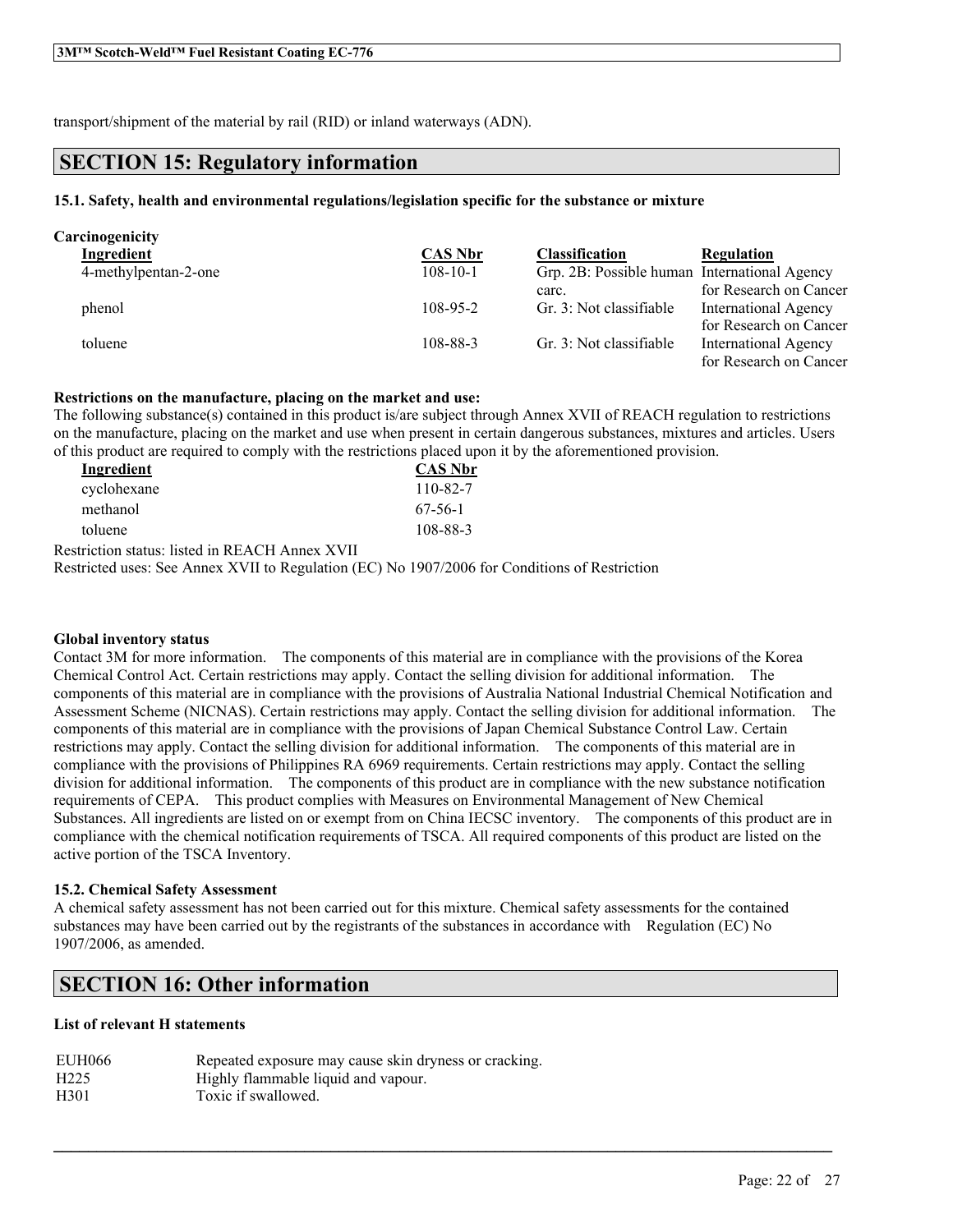| H <sub>304</sub> | May be fatal if swallowed and enters airways.                      |
|------------------|--------------------------------------------------------------------|
| H311             | Toxic in contact with skin.                                        |
| H314             | Causes severe skin burns and eye damage.                           |
| H315             | Causes skin irritation.                                            |
| H319             | Causes serious eve irritation.                                     |
| H331             | Toxic if inhaled.                                                  |
| H332             | Harmful if inhaled.                                                |
| H335             | May cause respiratory irritation.                                  |
| H336             | May cause drowsiness or dizziness.                                 |
| H341             | Suspected of causing genetic defects.                              |
| H361d            | Suspected of damaging the unborn child.                            |
| H <sub>370</sub> | Causes damage to organs.                                           |
| H373             | May cause damage to organs through prolonged or repeated exposure. |
| H400             | Very toxic to aquatic life.                                        |
| H410             | Very toxic to aquatic life with long lasting effects.              |
| H411             | Toxic to aquatic life with long lasting effects.                   |
| H412             | Harmful to aquatic life with long lasting effects.                 |

#### **Revision information:**

Industrial Use of Coatings: Section 16: Annex information was modified. Professional Use of Coatings: Section 16: Annex information was modified. Label: CLP Precautionary - Disposal information was deleted. Label: CLP Precautionary - Prevention information was modified. Section 3: Composition/ Information of ingredients table information was modified. Section 04: First Aid - Symptoms and Effects (CLP) information was added. Section 04: Information on toxicological effects information was modified. Section 8: glove data value information was modified. Section 8: Occupational exposure limit table information was modified. Section 8: Personal Protection - Skin/hand information information was modified. Section 8: Skin protection - protective clothing information information was modified. Section 9: Property description for optional properties information was modified. Section 11: Acute Toxicity table information was modified. Section 11: Aspiration Hazard Table information was modified. Section 11: Carcinogenicity Table information was modified. Section 11: Germ Cell Mutagenicity Table information was modified. Section 11: Reproductive Toxicity Table information was modified. Section 11: Serious Eye Damage/Irritation Table information was modified. Section 11: Skin Corrosion/Irritation Table information was modified. Section 11: Skin Sensitization Table information was modified. Section 11: Target Organs - Repeated Table information was modified. Section 11: Target Organs - Single Table information was modified. Section 12: Component ecotoxicity information information was modified. Section 12: Mobility in soil information information was added. Section 12: No Data text for mobility in soil information was deleted. Section 12: Persistence and Degradability information information was modified. Section 12:Bioccumulative potential information information was modified. Section 14 Classification Code – Regulation Data information was modified. Section 14 Control Temperature – Regulation Data information was modified. Section 14 Emergency Temperature – Regulation Data information was modified. Section 14 Other Dangerous Goods – Regulation Data information was modified. Section 14 Segregation – Regulation Data information was modified. Section 14 Transport Category – Regulation Data information was modified. Section 14 Transport in bulk – Regulation Data information was modified. Section 14 Transport Not Permitted – Main Heading information was deleted. Section 14 Transport Not Permitted – Regulation Data information was deleted. Section 14 Tunnel Code – Regulation Data information was modified.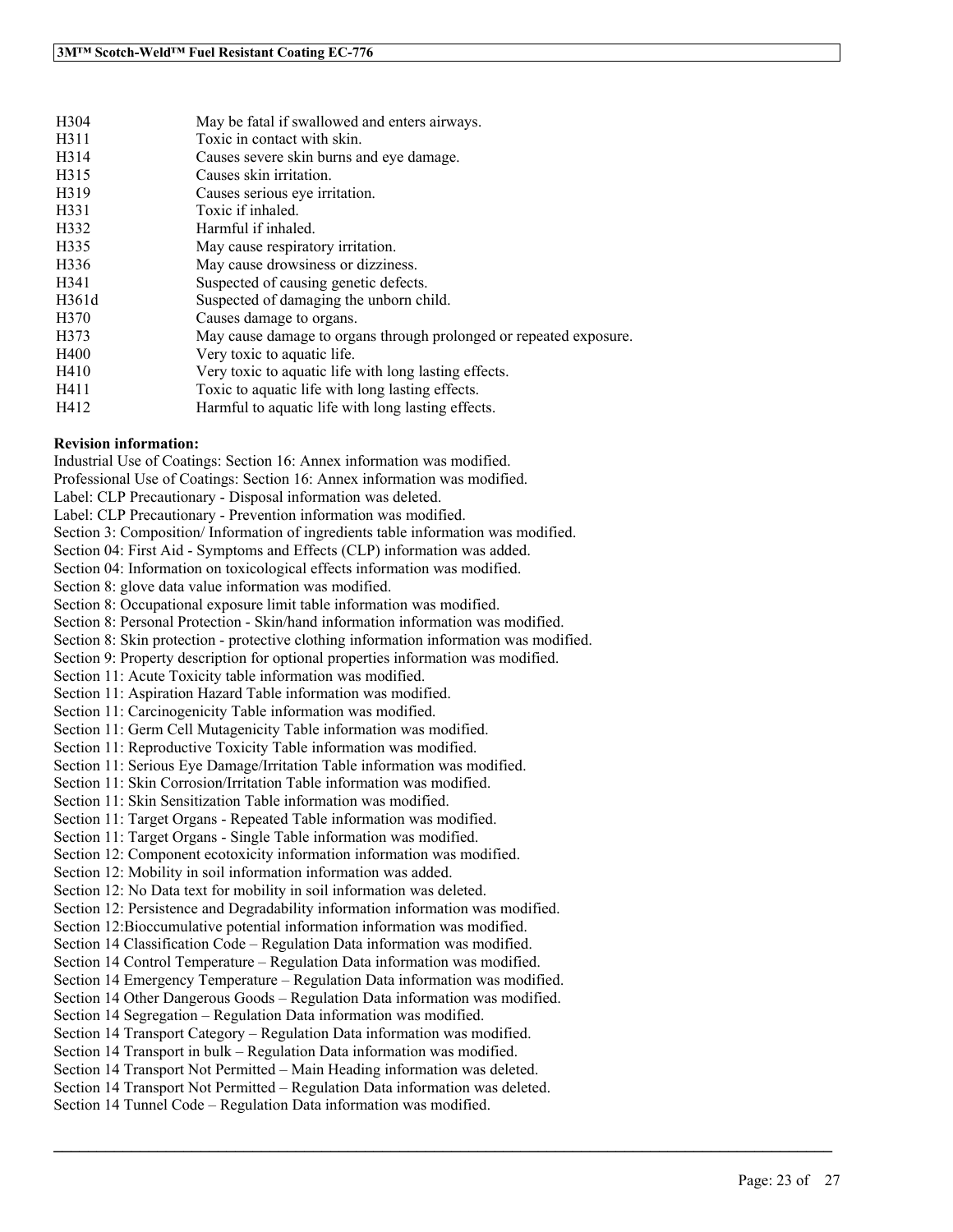Section 15: Carcinogenicity information information was modified.

Section 15: Label remarks and EU Detergent information was deleted.

Section 15: Regulations - Inventories information was added.

Section 15: Restrictions on manufacture ingredients information information was added.

Two-column table displaying the unique list of H Codes and statements (std phrases) for all components of the given material. information was modified.

# **Annex**

| 1. Title                                               |                                                                                                                                                                      |
|--------------------------------------------------------|----------------------------------------------------------------------------------------------------------------------------------------------------------------------|
| <b>Substance identification</b>                        | butanone;                                                                                                                                                            |
|                                                        | EC No. 201-159-0;                                                                                                                                                    |
|                                                        | CAS Nbr 78-93-3;                                                                                                                                                     |
| <b>Exposure Scenario Name</b>                          | Industrial Use of Coatings                                                                                                                                           |
| <b>Lifecycle Stage</b>                                 | Use at industrial sites                                                                                                                                              |
| <b>Contributing activities</b>                         | PROC 07 -Industrial spraying                                                                                                                                         |
|                                                        | PROC 08a - Transfer of substance or mixture (charging and discharging) at non-                                                                                       |
|                                                        | dedicated facilities                                                                                                                                                 |
|                                                        | PROC 08b - Transfer of substance or mixture (charging and discharging) at                                                                                            |
|                                                        | dedicated facilities<br>PROC 09 - Transfer of substance or mixture into small containers (dedicated                                                                  |
|                                                        | filling line, including weighing)                                                                                                                                    |
|                                                        | PROC 10 -Roller application or brushing                                                                                                                              |
|                                                        | PROC 13 -Treatment of articles by dipping and pouring                                                                                                                |
|                                                        | PROC 15 - Use a laboratory reagent                                                                                                                                   |
|                                                        | ERC 04 -Use of non-reactive processing aid at industrial site (no inclusion into or                                                                                  |
|                                                        | onto article)                                                                                                                                                        |
| Processes, tasks and activities covered                | Application of product with a roller or brush. Application of product. Spraying of                                                                                   |
|                                                        | substances/mixtures. Transfer of substance/mixture with dedicated engineering<br>controls. Transfer of substances/mixtures into small containers e.g. tubes, bottles |
|                                                        | or small reservoirs. Transfers with dedicated controls, including loading, filling,                                                                                  |
|                                                        | dumping, bagging. Use as a laboratory reagent.                                                                                                                       |
| 2. Operational conditions and risk management measures |                                                                                                                                                                      |
|                                                        |                                                                                                                                                                      |
| <b>Operating Conditions</b>                            | Physical state: Liquid.                                                                                                                                              |
|                                                        | <b>General operating conditions:</b>                                                                                                                                 |
|                                                        | Assumes use at not more than 20°C above ambient temperature;                                                                                                         |
|                                                        | Duration of use: 8 hours/day;                                                                                                                                        |
|                                                        | Emission days per year: $\leq$ 100 days per year;                                                                                                                    |
| <b>Risk management measures</b>                        | Under the operational conditions described above the following risk management                                                                                       |
|                                                        | measures apply:                                                                                                                                                      |
|                                                        | General risk management measures:                                                                                                                                    |
|                                                        | Human health:                                                                                                                                                        |
|                                                        | Provide extract ventilation to points where emissions occur;                                                                                                         |
|                                                        | Environmental:                                                                                                                                                       |
|                                                        | None needed;                                                                                                                                                         |
|                                                        | The following task-specific risk management measures apply in addition to those                                                                                      |
|                                                        | listed above:                                                                                                                                                        |
|                                                        | Task: Spraying;                                                                                                                                                      |
|                                                        | Human Health;                                                                                                                                                        |
|                                                        | Provide a good standard of general ventilation (not less than 3 to 5 air changes per                                                                                 |
|                                                        | hour);                                                                                                                                                               |
|                                                        | Laminar Flow Booth;<br>Half-facepiece air-purifying respirator;                                                                                                      |
| Waste management measures                              | No use-specific waste management measures are required for this product. Refer                                                                                       |
| 3. Prediction of exposure                              | to Section 13 of main SDS for disposal instructions:                                                                                                                 |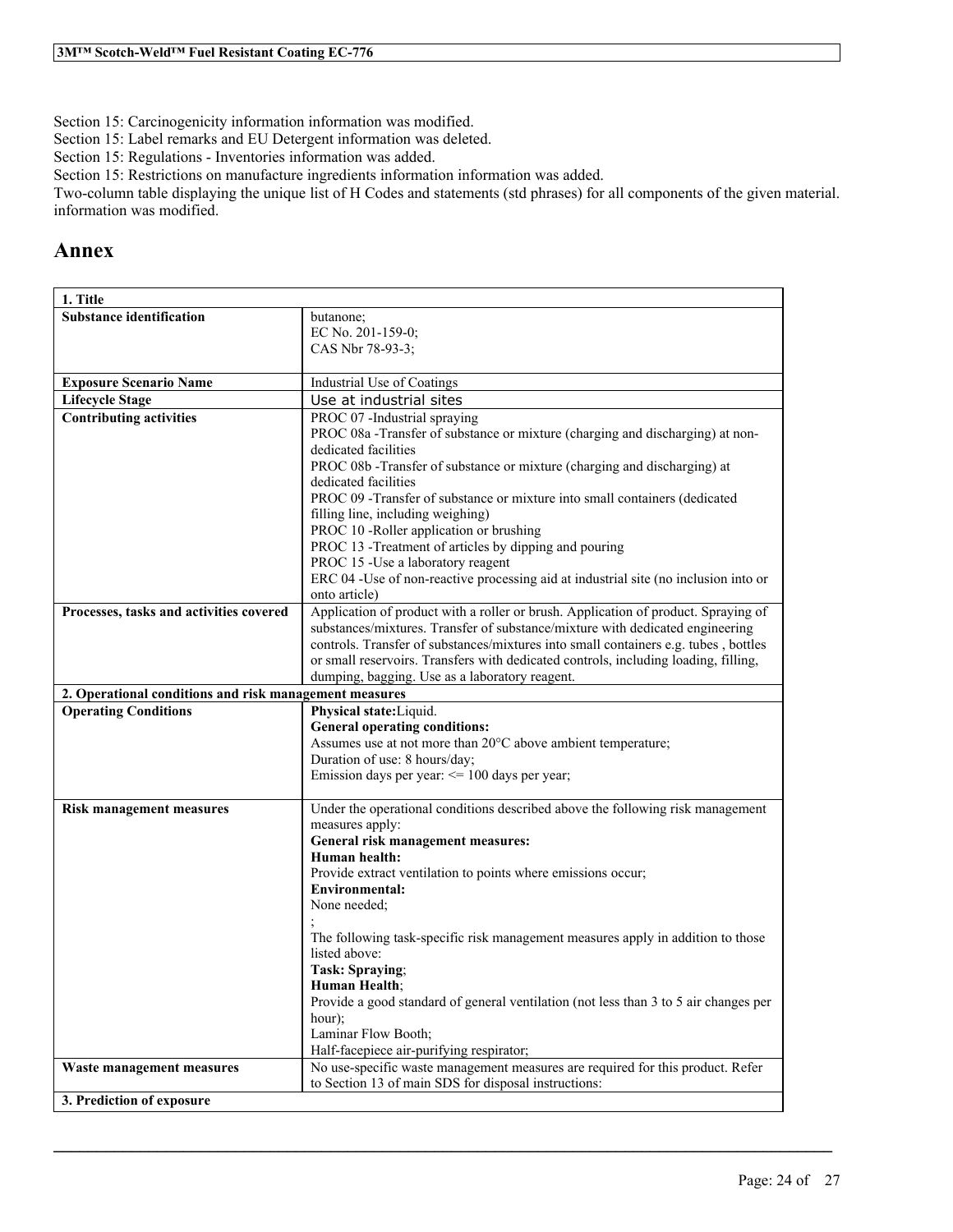| <b>Prediction of exposure</b> | Human and environmental exposures are not expected to exceed the DNELs and |  |
|-------------------------------|----------------------------------------------------------------------------|--|
|                               | <b>PNECs</b> when the identified risk management measures are adopted.     |  |

| 1. Title                                                                              |                                                                                                                 |
|---------------------------------------------------------------------------------------|-----------------------------------------------------------------------------------------------------------------|
| <b>Substance identification</b>                                                       | ethanol:                                                                                                        |
|                                                                                       | EC No. 200-578-6;                                                                                               |
|                                                                                       | CAS Nbr 64-17-5;                                                                                                |
| <b>Exposure Scenario Name</b>                                                         | Industrial Use of Coatings                                                                                      |
| <b>Lifecycle Stage</b>                                                                | Use at industrial sites                                                                                         |
| <b>Contributing activities</b>                                                        | PROC 05 -Mixing or blending in batch processes                                                                  |
|                                                                                       | PROC 07 -Industrial spraying                                                                                    |
|                                                                                       | PROC 08a - Transfer of substance or mixture (charging and discharging) at non-                                  |
|                                                                                       | dedicated facilities                                                                                            |
|                                                                                       | PROC 08b -Transfer of substance or mixture (charging and discharging) at                                        |
|                                                                                       | dedicated facilities                                                                                            |
|                                                                                       | PROC 09 -Transfer of substance or mixture into small containers (dedicated<br>filling line, including weighing) |
|                                                                                       | PROC 10 -Roller application or brushing                                                                         |
|                                                                                       | ERC 04 -Use of non-reactive processing aid at industrial site (no inclusion into or                             |
|                                                                                       | onto article)                                                                                                   |
| Processes, tasks and activities covered                                               | Application of product. Mixing operations (open systems). Spraying of                                           |
|                                                                                       | substances/mixtures. Transfer of substance/mixture with dedicated engineering                                   |
|                                                                                       | controls. Transfer of substances/mixtures into small containers e.g. tubes, bottles                             |
|                                                                                       | or small reservoirs. Transfers without dedicated controls, including loading,                                   |
|                                                                                       | filling, dumping, bagging.                                                                                      |
| 2. Operational conditions and risk management measures<br><b>Operating Conditions</b> | Physical state: Liquid.                                                                                         |
|                                                                                       | <b>General operating conditions:</b>                                                                            |
|                                                                                       | Assumes use at not more than 20°C above ambient temperature;                                                    |
|                                                                                       | Continuous release;                                                                                             |
|                                                                                       | Duration of use: 8 hours/day;                                                                                   |
|                                                                                       | Indoor use;                                                                                                     |
|                                                                                       |                                                                                                                 |
|                                                                                       | Task: Spraying;                                                                                                 |
|                                                                                       | Indoors with good general ventilation;                                                                          |
| <b>Risk management measures</b>                                                       | Under the operational conditions described above the following risk management<br>measures apply:               |
|                                                                                       | General risk management measures:                                                                               |
|                                                                                       | Human health:                                                                                                   |
|                                                                                       | Goggles - Chemical resistant;                                                                                   |
|                                                                                       | <b>Environmental:</b>                                                                                           |
|                                                                                       | Air abatement:                                                                                                  |
|                                                                                       | Industrial Sewage Treatment Plant;                                                                              |
| Waste management measures                                                             | Incinerate in a permitted hazardous waste incinerator;                                                          |
| 3. Prediction of exposure                                                             |                                                                                                                 |
| <b>Prediction of exposure</b>                                                         | Human and environmental exposures are not expected to exceed the DNELs and                                      |
|                                                                                       | PNECs when the identified risk management measures are adopted.                                                 |

| 1. Title                        |                                          |
|---------------------------------|------------------------------------------|
| <b>Substance identification</b> | butanone;                                |
|                                 | EC No. $201-159-0$ ;                     |
|                                 | CAS Nbr 78-93-3:                         |
|                                 |                                          |
| <b>Exposure Scenario Name</b>   | Professional Use of Coatings             |
| <b>Lifecycle Stage</b>          | Widespread use by professional workers   |
| <b>Contributing activities</b>  | PROC 10 - Roller application or brushing |
|                                 | PROC 11 -Non industrial spraying         |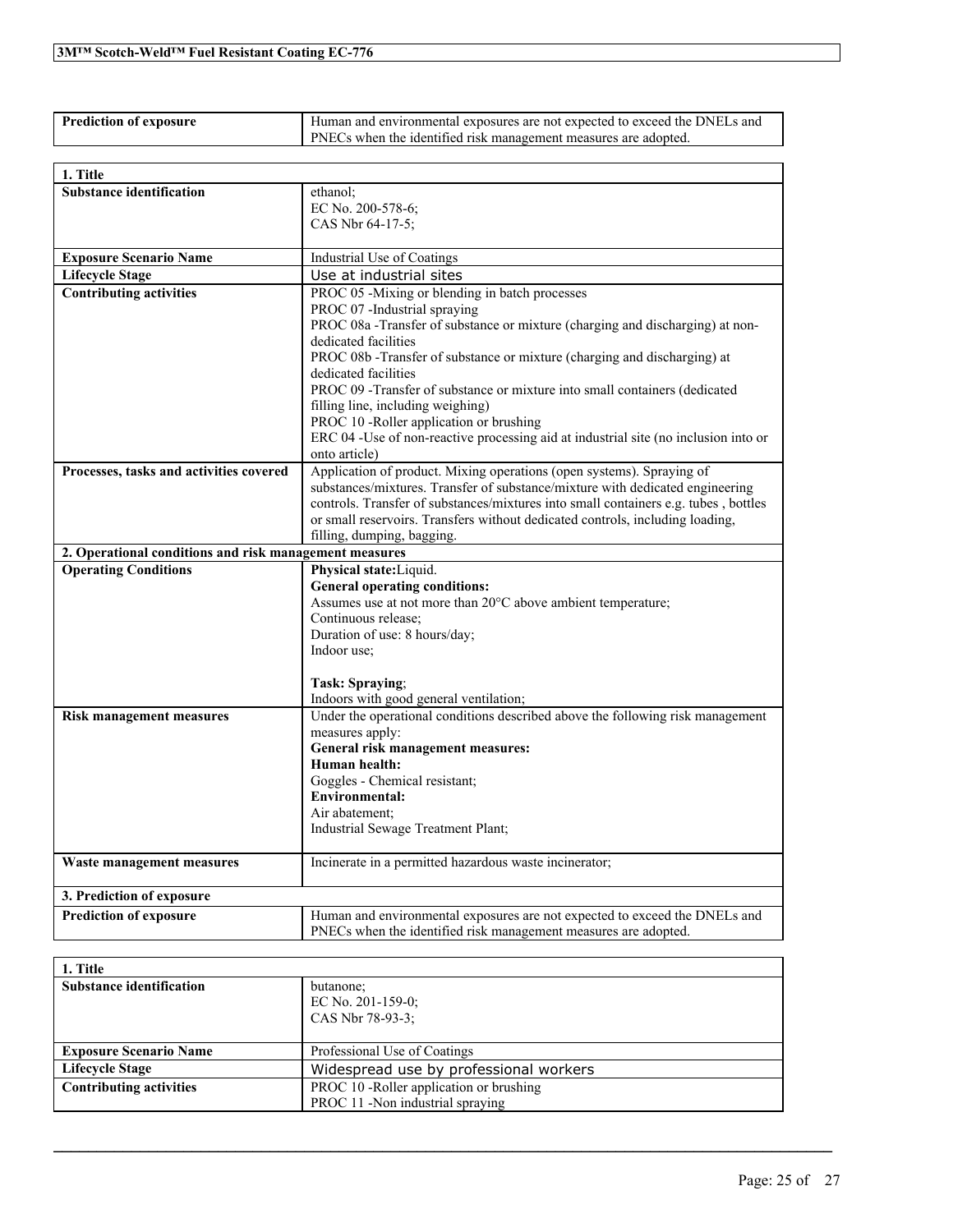|                                                        | ERC 08a -Widespread use of non-reactive processing aid (no inclusion into or    |
|--------------------------------------------------------|---------------------------------------------------------------------------------|
|                                                        | onto article, indoor)                                                           |
|                                                        | ERC 08d -Widespread use of non-reactive processing aid (no inclusion into or    |
|                                                        | onto article, outdoor)                                                          |
| Processes, tasks and activities covered                | Application of product with a roller or brush. Spraying of substances/mixtures. |
| 2. Operational conditions and risk management measures |                                                                                 |
| <b>Operating Conditions</b>                            | Physical state: Liquid.                                                         |
|                                                        | <b>General operating conditions:</b>                                            |
|                                                        | Assumes use at not more than 20°C above ambient temperature;                    |
|                                                        | Duration of use: 8 hours/day;                                                   |
|                                                        | Emission days per year: <= 100 days per year;                                   |
|                                                        |                                                                                 |
| <b>Risk management measures</b>                        | Under the operational conditions described above the following risk management  |
|                                                        | measures apply:                                                                 |
|                                                        | General risk management measures:                                               |
|                                                        | Human health:                                                                   |
|                                                        | Provide extract ventilation to points where emissions occur;                    |
|                                                        | <b>Environmental:</b>                                                           |
|                                                        | None needed:                                                                    |
|                                                        |                                                                                 |
|                                                        | The following task-specific risk management measures apply in addition to those |
|                                                        | listed above:                                                                   |
|                                                        | Task: Spraying:                                                                 |
|                                                        | <b>Human Health:</b>                                                            |
|                                                        | Air-purifying Half-Mask (with gas/vapour-cartridge, that can be combined with a |
|                                                        | particulate filter) (APF 10);                                                   |
| Waste management measures                              | No use-specific waste management measures are required for this product. Refer  |
|                                                        | to Section 13 of main SDS for disposal instructions:                            |
| 3. Prediction of exposure                              |                                                                                 |
| <b>Prediction of exposure</b>                          | Human and environmental exposures are not expected to exceed the DNELs and      |
|                                                        | PNECs when the identified risk management measures are adopted.                 |
|                                                        |                                                                                 |

| 1. Title                                               |                                                                                                       |
|--------------------------------------------------------|-------------------------------------------------------------------------------------------------------|
| <b>Substance identification</b>                        | ethanol;<br>EC No. 200-578-6;                                                                         |
|                                                        | CAS Nbr 64-17-5;                                                                                      |
| <b>Exposure Scenario Name</b>                          | Professional Use of Coatings                                                                          |
| <b>Lifecycle Stage</b>                                 | Widespread use by professional workers                                                                |
| <b>Contributing activities</b>                         | PROC 08a - Transfer of substance or mixture (charging and discharging) at non-                        |
|                                                        | dedicated facilities                                                                                  |
|                                                        | PROC 08b - Transfer of substance or mixture (charging and discharging) at                             |
|                                                        | dedicated facilities                                                                                  |
|                                                        | PROC 09 - Transfer of substance or mixture into small containers (dedicated                           |
|                                                        | filling line, including weighing)                                                                     |
|                                                        | PROC 10 -Roller application or brushing                                                               |
|                                                        | PROC 11 -Non industrial spraying                                                                      |
|                                                        | ERC 08a -Widespread use of non-reactive processing aid (no inclusion into or<br>onto article, indoor) |
|                                                        | ERC 08d -Widespread use of non-reactive processing aid (no inclusion into or                          |
|                                                        | onto article, outdoor)                                                                                |
| Processes, tasks and activities covered                | Spraying of substances/mixtures. Transfer of substances/mixtures into small                           |
|                                                        | containers e.g. tubes, bottles or small reservoirs. Transfers with dedicated                          |
|                                                        | controls, including loading, filling, dumping, bagging. Transfers without dedicated                   |
|                                                        | controls, including loading, filling, dumping, bagging.                                               |
| 2. Operational conditions and risk management measures |                                                                                                       |
| <b>Operating Conditions</b>                            | Physical state: Liquid.                                                                               |
|                                                        | <b>General operating conditions:</b>                                                                  |
|                                                        | Assumes use at not more than 20°C above ambient temperature;                                          |
|                                                        | Continuous release;                                                                                   |